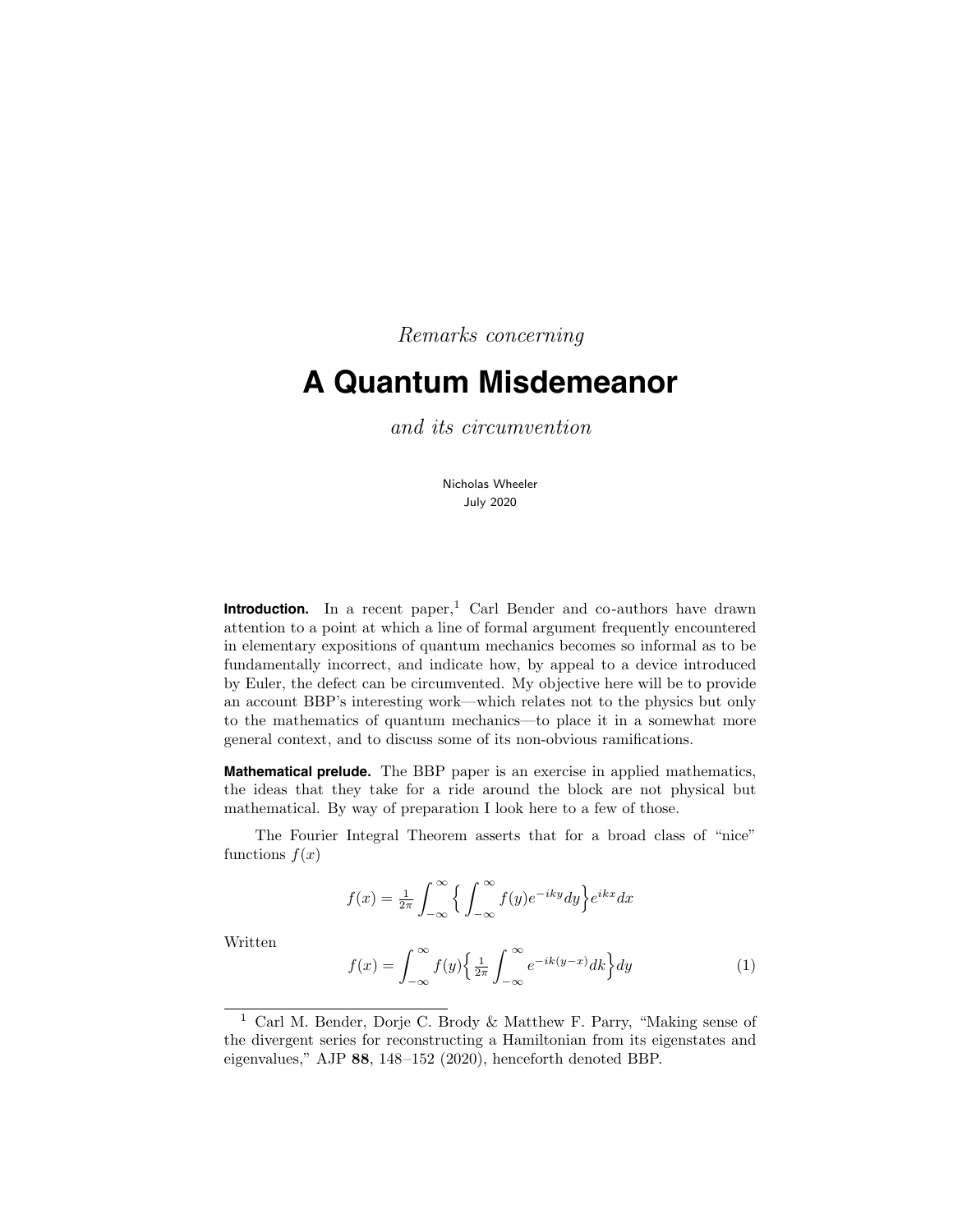this becomes the assertion that the functions

$$
\varphi_k(x) = \frac{1}{\sqrt{2\pi}} e^{ikx}
$$
  
are *complete*:
$$
\int_{-\infty}^{\infty} \bar{\varphi}_k(y) \varphi_k(x) dk = \delta(y - x)
$$
(2.1)

But

if 
$$
\frac{1}{2\pi} \int_{-\infty}^{\infty} e^{-ik(y-x)} dk = \delta(y-x)
$$
 then  $\frac{1}{2\pi} \int_{-\infty}^{\infty} e^{-ix(k-j)} dx = \delta(k-j)$ 

which written

$$
\int_{-\infty}^{\infty} \bar{\varphi}_k(x)\varphi_j(x)dx = \delta(k-j)
$$
\n(2.2)

asserts the *orthonormality* of the functions  $\varphi_k(x)$ . Equations (2) illustrate the sense in which "completeness" and "orthonormality" are sibling—though by no means equivalent—notions.

It the derivative  $\partial_x f(x)$  of the nice function  $f(x)$  is also nice, we expect—by (1) written

$$
f(x) = \int_{-\infty}^{\infty} f(y)\delta(y - x)dy
$$

—to have

$$
\partial_x f(x) = \int_{-\infty}^{\infty} f(y) [-\partial_y \delta(y - x)] dy \text{ by } \partial_x g(y - x) = -\partial_y g(y - x)
$$

$$
= \int_{-\infty}^{\infty} \partial_y f(y) \delta(y - x) dy \text{ after integrating by parts}
$$

Which raises the question (a question for which the Gaussian representation of  $\delta(y-x)$  provides a pretty answer): What kind of object is

$$
\partial_y \delta(y - x) = \partial_y \left\{ \frac{1}{2\pi} \int_{-\infty}^{\infty} e^{-ik(y - x)} dk \right\}
$$

Turning now from Fourier integrals to Fourier series, the functions

$$
s_n(x) \equiv \sqrt{2/\pi} \sin(nx) : n = 1, 2, \dots
$$

are nice on the interval  $x \in [0, \pi]$  and vanish on its boundaries. If so also is/does  $f(x)$ , then—with Fourier/Dirac—we expect by orthonormality

$$
\int_0^\pi s_m(x)s_n(x)dx = \delta_{mn}
$$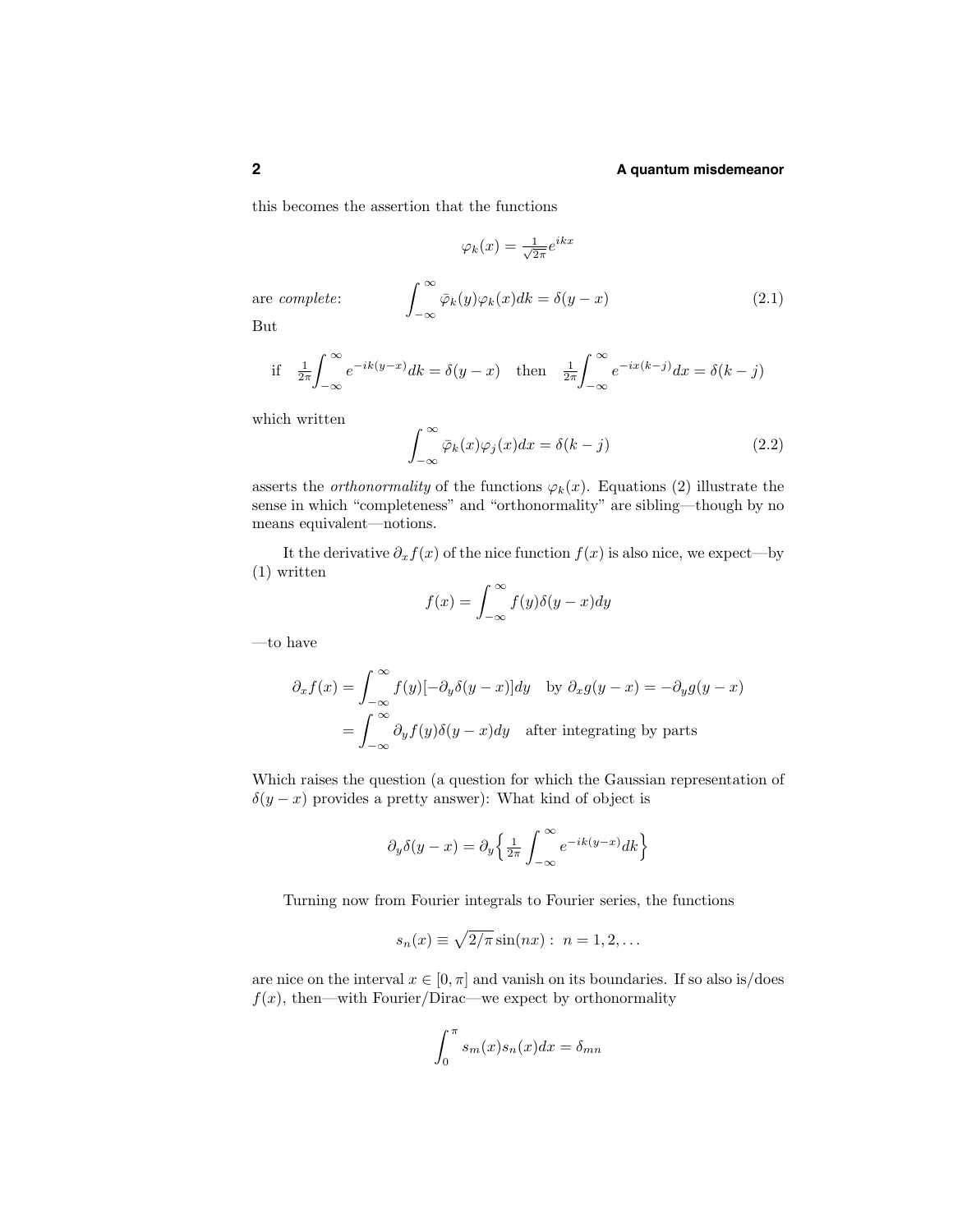#### **Mathematical prelude 3**

to have

$$
f(x) = \sum_{n=1}^{\infty} f_n s_n(x)
$$
  
\n
$$
f_n = \int_0^{\pi} f(y) s_n(y) dy
$$
  
\n
$$
= \sum_{n=1}^{\infty} \int_0^{\pi} f(y) s_n(y) s_n(x) dy
$$
  
\n
$$
= \int_0^{\pi} \sum_{n=1}^{\infty} f(y) s_n(y) s_n(x) dy = \int_0^{\pi} f(y) \delta(y - x) dy
$$
 (3)

which asserts the completeness of the functions  $s_n(x)$ :

$$
\sum_{n=1}^{\infty} s_n(y)s_n(x) = \delta(y-x)
$$
\n(4)

Plot  $\sum_{n=1}^{N} s_n(y)s_n(x)$  as a function of y, with fixed  $x \in [0, \pi]$  and ascending values of N to gain a sense of how completeness comes about.

Proceding formally from (3), we have

$$
\partial_x f(x) = \int_0^{\pi} f(y) \cdot \partial_x \delta(y - x) dy
$$
  
=  $-\int_0^{\pi} f(y) \cdot \partial_y \delta(y - x) dy$   
=  $-f(y) \delta(y - x) \Big|_0^{\pi} + \int_0^{\pi} \partial_y f(y) \cdot \delta(y - x) dy$ 

From (4) we are led formally to write

$$
\partial_y \delta(y - x) = \partial_y \sum_{n=1}^{\infty} s_n(y) s_n(x) \qquad \longrightarrow
$$
  
= 
$$
\sum_{n=1}^{\infty} \partial_y s_n(y) \cdot s_n(x) \qquad \longrightarrow
$$
  
= 
$$
\sum_{n=1}^{\infty} (2/\pi) n \cos(ny) \sin(nx)
$$

which actually makes a kind of sense when plotted. But<sup>2</sup>  $\sum_{n=1}^{N} s_n(y) s_n(x)$  is not a uniformly convergent sequence of functions of  $y$ : it is manifestly not the case that for all  $\epsilon > 0$  there exists a  $N_0$  such that

$$
\left|\delta(y-x) - \sum_{n=0}^{N} s_n(y)s_n(x)\right| < \epsilon \quad : \quad \text{all } N > N_0
$$

So the step  $\star \longleftrightarrow \star \star$  is disallowed: uniform convergence is necessary (but not sufficient) for term-wise differentiation to be permitted. It is to a step taken

<sup>&</sup>lt;sup>2</sup> Assign to x any fixed value in  $[0, \pi]$ .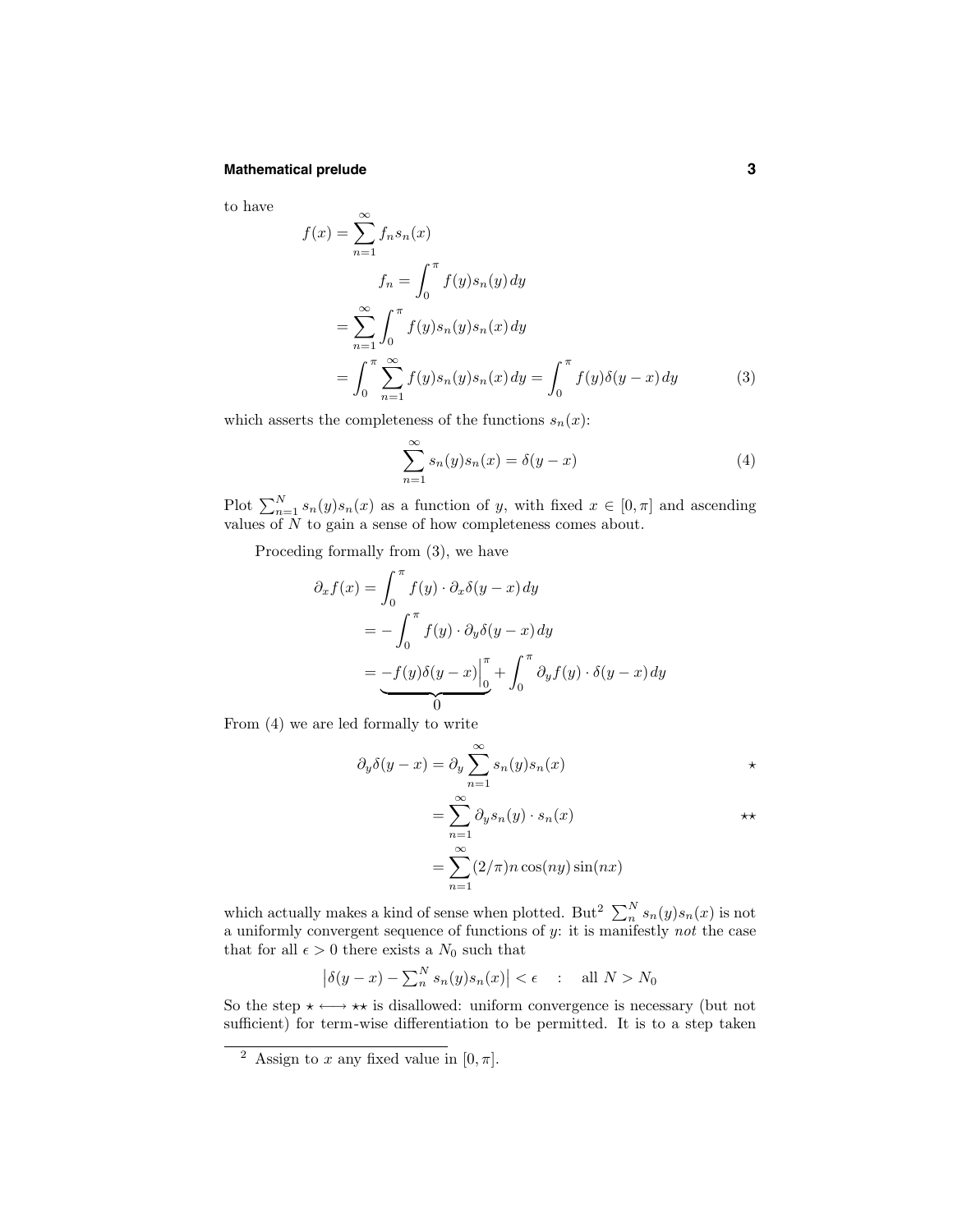violation of this fundamental fact that BBP draw attention, and for which they devise (borrow from Euler) a work-around.

**The more general quantum context.** An important role in expository classical/ quantum mechanics is played by systems in which a mass  $m$  moves onedimensionally in the presence of a time-independent potential  $V(x)$ . In classical Hamiltonian physics the dynamical motion of a phase point  $\{p, x\}$  is regulated, *via* the canonical equations, by the Hamiltonian  $H(p, x) = \frac{1}{2m}p^2 + V(x)$ . In quantum physics the dynamical motion of the quantum state  $|\psi\rangle$  is regulated *via* the abstract Schrödinger equation

$$
\mathbf{H}|\psi) = i\hbar \partial_t |\psi\rangle \tag{5}
$$

by the Hamiltonian operator  $\mathbf{H} = \frac{1}{2m} \mathbf{p}^2 + V(\mathbf{x})$ . In the *x*-representation (made natural by  $V(x)$  and the way boundary conditions are usually phrased) (5) becomes

$$
\int (x|\mathbf{H}|y)dy(y|\psi) = i\hbar \partial_t(x|\psi)
$$
\n
$$
(x|\psi) = \psi(x,t)
$$
\n(6.1)

which is most commonly written<sup>3</sup>

$$
\left\{\frac{1}{2m}\left(\frac{\hbar}{i}\partial_{x}\right)^{2} + V(x)\right\}\psi(x,t) = i\hbar\partial_{t}\psi(x,t)
$$
\n(6.2)

Among the solutions of (6.2) are solutions of the separated form

$$
\psi_E(x) \cdot \exp\left(\frac{1}{i\hbar}Et\right)
$$

where  $\psi_E(x)$  is a boundary-condition-satisfying solution of the t-independent Schrödinger equation

$$
\left\{\frac{1}{2m}\left(\frac{\hbar}{i}\partial_{x}\right)^{2} + V(x)\right\}\psi_{E}(x) = E\psi_{E}(x)
$$
\n<sup>(7)</sup>

where the allowed  $E$ -values comprise the "spectrum" of the differential operator  $\left\{\frac{1}{2m}\left(\frac{\hbar}{i}\partial_x\right)^2 + V(x)\right\}$ . Abstractly

$$
\mathbf{H}|E) = E|E|, \quad (x|E) = \psi_E(x) \tag{8}
$$

Look to a case in which the eigenvalues are distinct. Write

$$
{E_0, E_1, E_2,...}
$$
 and  ${[0), [1), [2),...}$ 

to denote the non-degenerate eigenvalues and associated eigenstates, whereupon

<sup>&</sup>lt;sup>3</sup> Discussion of how one gets from  $(6.1)$  to  $(6.2)$  can be found in my *Quantum* Class Notes (2000), New Chapter 0, pages 29–38.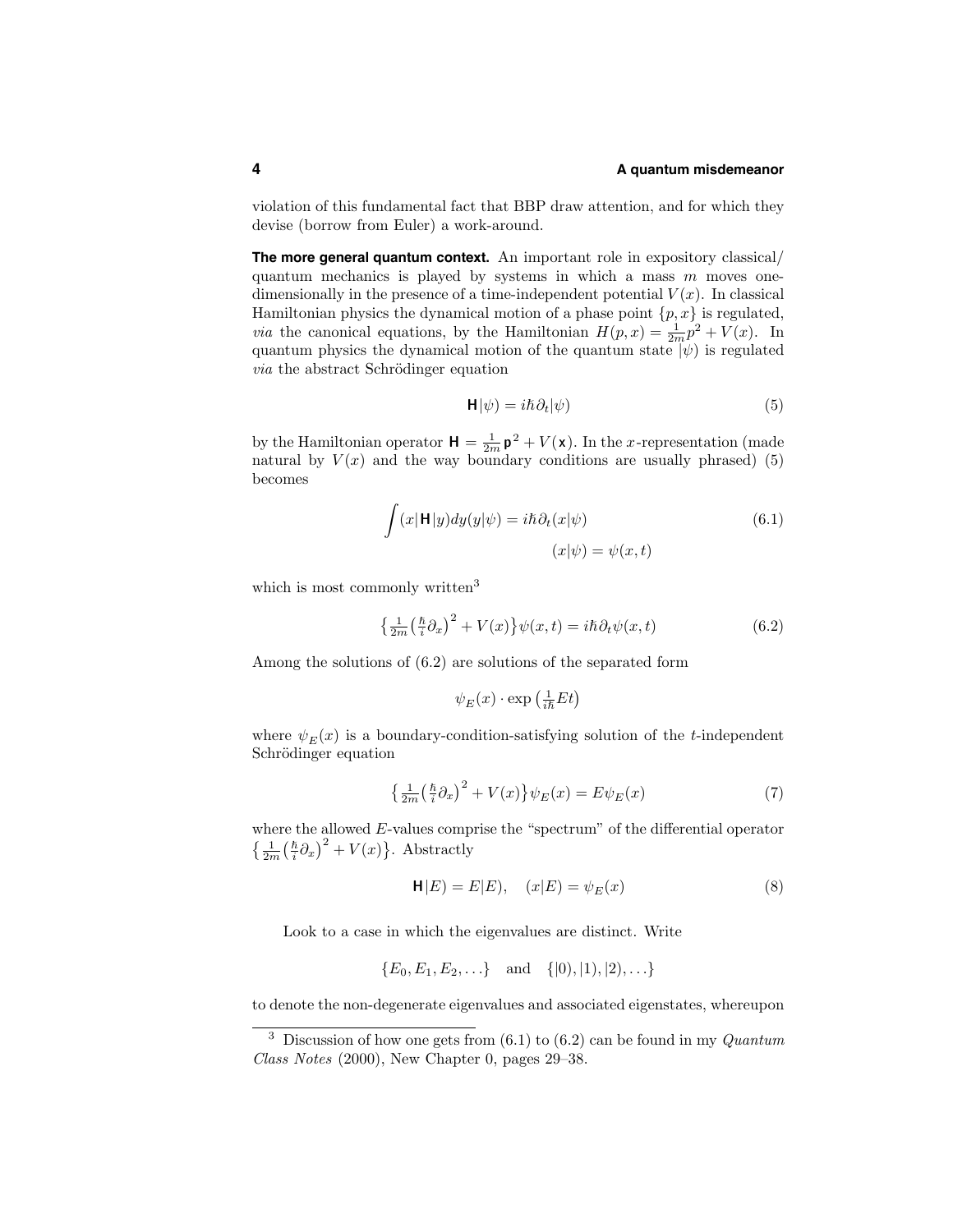#### **The more general quantum context 5**

has become

$$
\mathbf{H}|n) = E_n|n), \quad (x|n) = \psi_n(x) \quad : \quad n = 0, 1, 2, \dots
$$

Using this apparatus—together with the spectral decomposition of the Hamiltonian

$$
\mathbf{H}=\sum_n |n)E_n(n|
$$

and the assumption that set  $\{|n\rangle\}$  of eigenstates is complete

$$
\mathbf{I}=\sum_n |n)(n|
$$

—to proceed formally from  $(6.1)$ , we have

$$
\int (x|\mathbf{H}|y)dy(y|\psi) = \int H(x, y)dy(y|\psi)
$$

$$
H(x, y) = \sum_{n} (x|n)E_n(n|y)
$$

$$
= \sum_{n} (x|n) \left\{ \frac{1}{2m} \left( \frac{\hbar}{i} \partial_y \right)^2 + V(y) \right\} (n|y) \qquad \star
$$

$$
= \left\{ \frac{1}{2m} \left( \frac{\hbar}{i} \partial_y \right)^2 + V(y) \right\} \sum_{n} (x|n) (n|y) \qquad \star \star
$$

$$
= \left\{ \frac{1}{2m} \left( \frac{\hbar}{i} \partial_y \right)^2 + V(y) \right\} \delta(y - x)
$$
whence
$$
= \left\{ \frac{1}{2m} \left( \frac{\hbar}{i} \partial_x \right)^2 + V(x) \right\} (x|\psi)
$$

and so have recovered (6.2) from (6.1)? It is at  $\star \longleftrightarrow \star \star$  that BBP blow their whistle, call foul, on the ground that the series on the right side of

$$
\delta(y - x) = \lim_{N \uparrow \infty} \sum_{n}^{N} (x|n)(n|y)
$$

is not uniformly convergent.

**BBP resolution: case of a particle-in-a-box.** Stripped to its bare bones,<sup>4</sup> the time-independent Schrödinger equation for a boxed particle reads

$$
-\frac{1}{2}\partial_x^2\psi(x) = \mathcal{E}\psi(x)
$$

which by the requirements  $\psi(0) = \psi(\pi) = 0$  and  $\int_0^{\pi} |\psi(x)|^2 dx = 1$  supply

<sup>4</sup> For the fully clothed theory, see (for example) David Griffiths & Darrell Schroeter, Introduction to Quantum Mechanics ( $3<sup>rd</sup>$  edition, 2018), §2.2. It is for mainly notational reasons that we set  $\hbar = m = 1$  and place the box boundaries at  $[0, \pi]$ .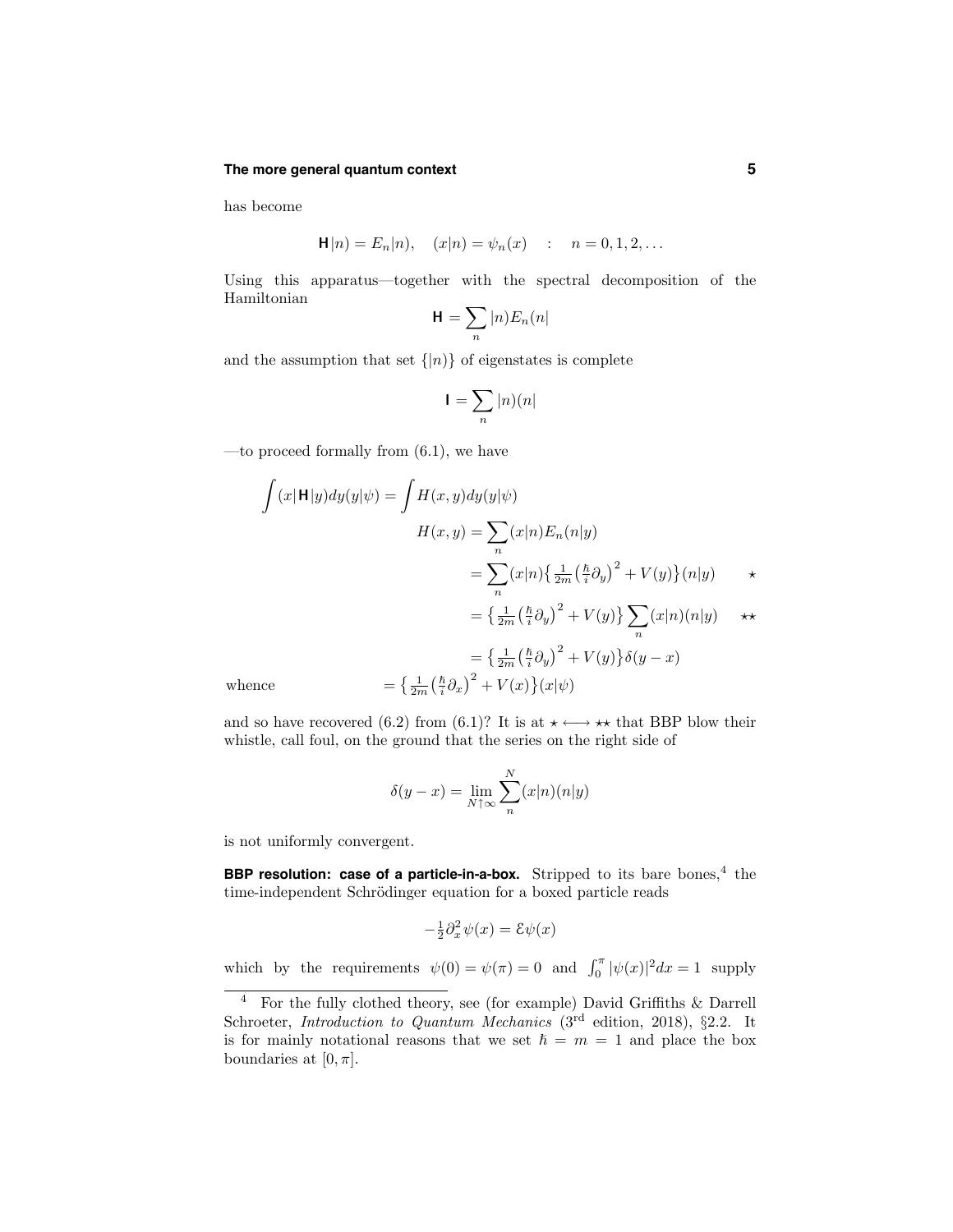eigenvalues/functions

$$
\mathcal{E}_n = \frac{1}{2}n^2
$$
,  $\psi_n(x) = \sqrt{2/\pi} \sin(nx)$  :  $n = 1, 2, ...$ 

The BBP objective in this instance is to achieve

$$
\int_0^{\pi} H(x, y)\psi(y)dy = -\frac{1}{2}\partial_x^2 \psi(x)
$$

Their problem: to get from

$$
H(x,y) = \sum_{n=1} \sqrt{2/\pi} \sin(nx) \cdot \frac{1}{2} n^2 \cdot \sqrt{2/\pi} \sin(ny)
$$
  
to 
$$
= -\frac{1}{2} \partial_y^2 \delta(y-x)
$$
 (9)

even though the non-convergence of

$$
J(x, y) = \frac{2}{\pi} \sum_{n=1}^{\infty} \sin(nx) \cdot \sin(ny)
$$
  
=  $\frac{1}{\pi} \sum_{n=1}^{\infty} {\cos[n(x - y)] - \cos[n(x + y)]}$   
=  $\frac{2}{\pi} {1 + 0 + 1 + 0 + 1 + 0 + \dots}$  at  $x = y = \frac{1}{2}\pi$ 

causes the simple formal argument to fail.

To resolve this (seemingly fatal) difficulty, they look—with Euler, whose spirit seems to have inspired the following clever argument—to the tempered series

$$
J(x, y; \lambda) \equiv \frac{1}{\pi} \sum_{n=1}^{\infty} \lambda^n \{ \cos[n(x-y)] - \cos[n(x+y)] \}
$$

Using  $cos(nu) = \frac{1}{2}(e^{inu} + e^{-inu})$  and

$$
\sum_{n=1}^{\infty} (\lambda e^{iu})^n = \sum_{n=0}^{\infty} (\lambda e^{iu})^n - 1
$$

$$
= \frac{1}{1 - \lambda e^{iu}} - 1
$$

we have

$$
\sum_{n=1}^{\infty} \lambda^n \cos(nu) = \frac{1}{2} \left[ \frac{1}{1 - \lambda e^{iu}} + \frac{1}{1 - \lambda e^{-iu}} \right] - 1
$$

$$
\sum_{n=1}^{\infty} \lambda^n \{ \cos(nu) - \cos(nv) \} = \frac{1}{2} \left[ \frac{1}{1 - \lambda e^{iu}} + \frac{1}{1 - \lambda e^{-iu}} \right]
$$

$$
- \frac{1}{2} \left[ \frac{1}{1 - \lambda e^{iv}} + \frac{1}{1 - \lambda e^{-iv}} \right]
$$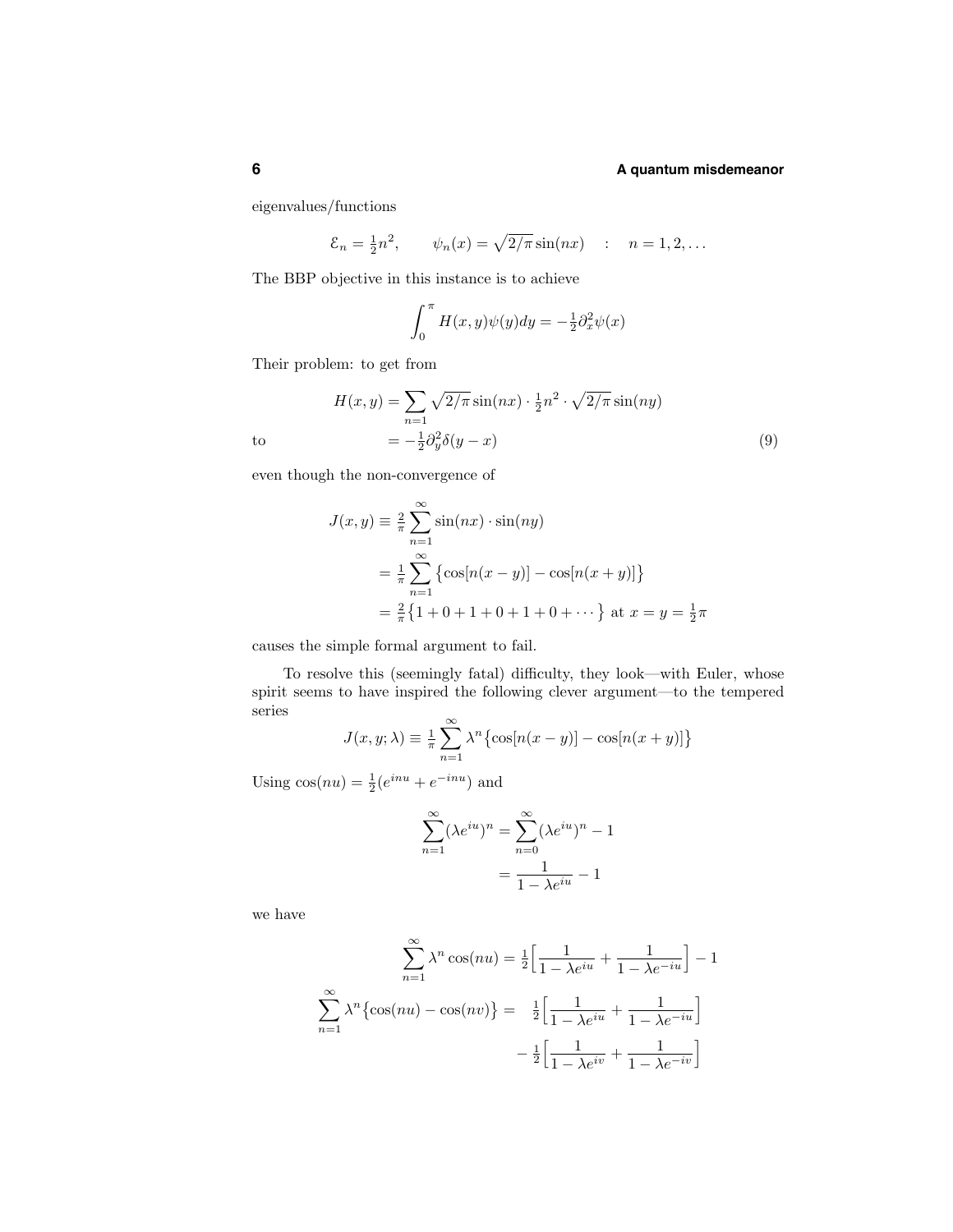# **BBP resolution: case of a particle-in-a-box 7**

Using ComplexExpand and Simplify, we find

$$
\frac{1}{2} \left[ \frac{1}{1 - \lambda e^{iu}} + \frac{1}{1 - \lambda e^{-iu}} \right] = \frac{1 - \lambda \cos u}{1 - 2\lambda \cos u + \lambda^2} \equiv D(u, \lambda)
$$

giving

$$
J(x, y; \lambda) \equiv \frac{1}{\pi} \{ D(x - y, \lambda) - D(x + y, \lambda) \}
$$
 (10)

BBF observe that

$$
D(u, \lambda) = \frac{1}{1 - \lambda} : \cos u = 1; i.e., u = n\pi : n = 0, \pm 2, \pm 4, ...
$$
  

$$
\lim_{\lambda \to 1} D(u, \lambda) = 1 : \cos u \neq 1
$$
 (11)

Let  $\Box$  denote the square inscribed on the xy-plane with opposite vertices at  $\{0, 0\}$  and  $\{\pi, \pi\}$ . On the diagonal we have  $x - y = 0$ , while at other interior points and  $x + y < 2\pi$ , so by  $(9, 10)$ 

$$
J(x, y; \lambda) = \begin{cases} \left[ \pi (1 - \lambda) \right]^{-1} & \text{: on the diagonal: } x = y \\ 0 & \text{: elsewhere within } \square \end{cases}
$$

giving

$$
\lim_{\lambda \to 1} J(x, y; \lambda) = \begin{cases} \infty & : x = y \\ 0 & : \text{otherwise} \end{cases}
$$

which suggests that

$$
= \delta(y - x) \tag{12}
$$

To properly *establish* (12) we show that in the limit  $\lambda \uparrow 1$  we realize a condition of the  $\delta(y-x)$ -defining form

$$
\int_{a}^{b} \delta(y - x) dy = \begin{cases} 0 & : & a < b < x \\ 1 & : & a < x < b \\ 0 & : & x < a < b \end{cases} \tag{13}
$$

Termwise integration gives

$$
\int_{a}^{b} J(x, y; \lambda) dy = -\frac{2}{\pi} \sum_{n=1}^{\infty} \frac{1}{n} \lambda^{n} \sin(nx) \{ \cos(nb) - \cos(na) \}
$$

and Mathematica supplies

$$
-\frac{2}{\pi} \sum_{n=1}^{\infty} \frac{1}{n} \lambda^n \sin(nx) \cos(nb)
$$
  
=  $-i \frac{1}{2\pi} \Big\{ \log \left(1 - \lambda e^{i(x+b)}\right)$   
 $+ \log \left(1 - \lambda e^{i(x-b)}\right)$   
 $- \log \left(1 - \lambda e^{-i(x+b)}\right)$   
 $- \log \left(1 - \lambda e^{-i(x-b)}\right)\Big\}$   
=  $-i \frac{1}{2\pi} \log \frac{f(x+b)f(x-b)}{\overline{f}(x+b)\overline{f}(x-b)}$  where  $f(u) \equiv 1 - \lambda e^{iu}$   
 $\overline{f}(u) = f(-u)$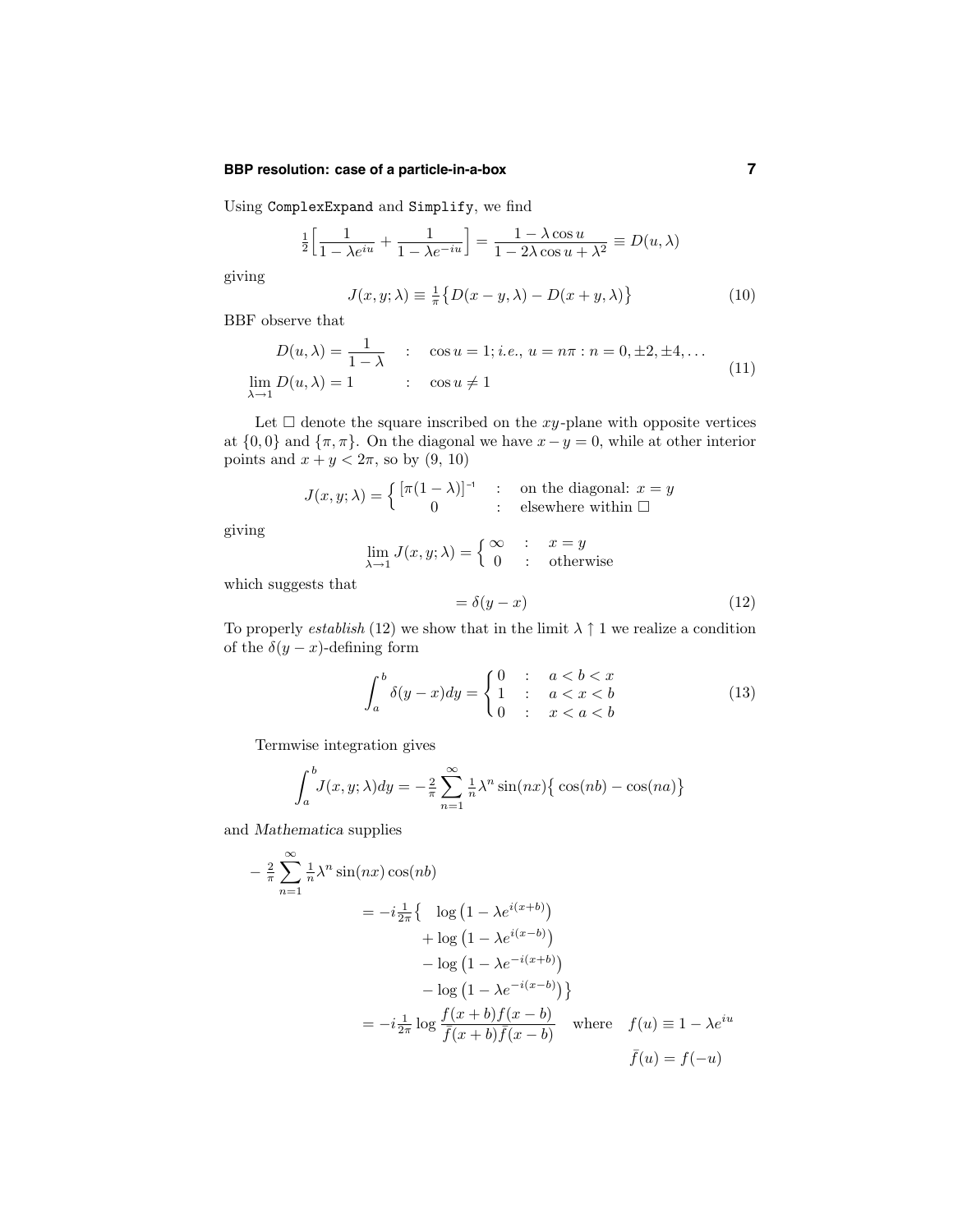Similarly

$$
+\frac{2}{\pi} \sum_{n=1}^{\infty} \frac{1}{n} \lambda^n \sin(nx) \cos(na) = +i \frac{1}{2\pi} \log \frac{f(x+a)f(x-a)}{\bar{f}(x+a)\bar{f}(x-a)}
$$

$$
= -i \frac{1}{2\pi} \log \frac{\bar{f}(x+a)\bar{f}(x-a)}{f(x+a)f(x-a)}
$$

$$
= -i \frac{1}{2\pi} \log \frac{f(-x-a)f(-x+a)}{\bar{f}(-x-a)\bar{f}(-x+a)}
$$

so

$$
\int_{a}^{b} J(x, y; \lambda) dy = -i \frac{1}{2\pi} \log \frac{f(x+b)f(x-b)f(-x-a)f(-x+a)}{\overline{f}(x+b)\overline{f}(x-b)} \overline{f}(-x-a)\overline{f}(-x+a)
$$

From

$$
f(u) = 1 - \lambda e^{iu} = \sqrt{1 - 2\lambda \cos u + \lambda^2} \exp\left\{i \arctan\left[\frac{\lambda \sin u}{\lambda \cos u - 1}\right]\right\}
$$

we obtain

$$
-i\frac{1}{2\pi}\log\frac{f(u)}{\bar{f}(u)} = -i\frac{1}{2\pi} \cdot 2i \arctan\left[\frac{\lambda \sin u}{\lambda \cos u - 1}\right] = \frac{1}{\pi}\arctan\left[\frac{\lambda \sin u}{\lambda \cos u - 1}\right]
$$

$$
= \frac{1}{\pi}\arctan\left[-\cot\frac{1}{2}u\right] \text{ at } \lambda = 1
$$

$$
\equiv g(u)
$$

From the graph of  $g(u)$  we learn that (contrary to what BBP report at  $u = 0$ )

$$
g(u) = \begin{cases} \frac{1}{2\pi}(u-\pi) & : u > 0\\ \text{indeterminate} & : u = 0\\ \frac{1}{2\pi}(u+\pi) & : u < 0 \end{cases} \tag{14}
$$

Therefore

$$
\mathcal{J}(x; a, b) \equiv \int_{a}^{b} J(x, y; \lambda \uparrow 1) dy = g(x + b) + g(x - b) + g(-x - a) + g(-x + a)
$$

so working from the following table

|                                       | $x + b$ | $x-b$ | $-x-a$ | $-x+a$ |
|---------------------------------------|---------|-------|--------|--------|
| $0 \leqslant x < a < b \leqslant \pi$ |         |       |        |        |
| $0 \leqslant a < x < b \leqslant \pi$ |         |       |        |        |
| $0 \leqslant a < b < x \leqslant \pi$ |         |       |        |        |
|                                       |         |       |        |        |

we by (14) have—in those respective cases—

$$
\mathcal{J} = \begin{cases} \frac{1}{2\pi} \left[ (x+b-\pi) + (x-b+\pi) + (-x-a+\pi) + (-x+a-\pi) \right] = 0 \\ \frac{1}{2\pi} \left[ (x+b-\pi) + (x-b+\pi) + (-x-a+\pi) + (-x+a+\pi) \right] = 1 \\ \frac{1}{2\pi} \left[ (x+b-\pi) + (x-b-\pi) + (-x-a+\pi) + (-x+a+\pi) \right] = 0 \end{cases}
$$

So we have achieved a realization of (13), which asserts the completeness of the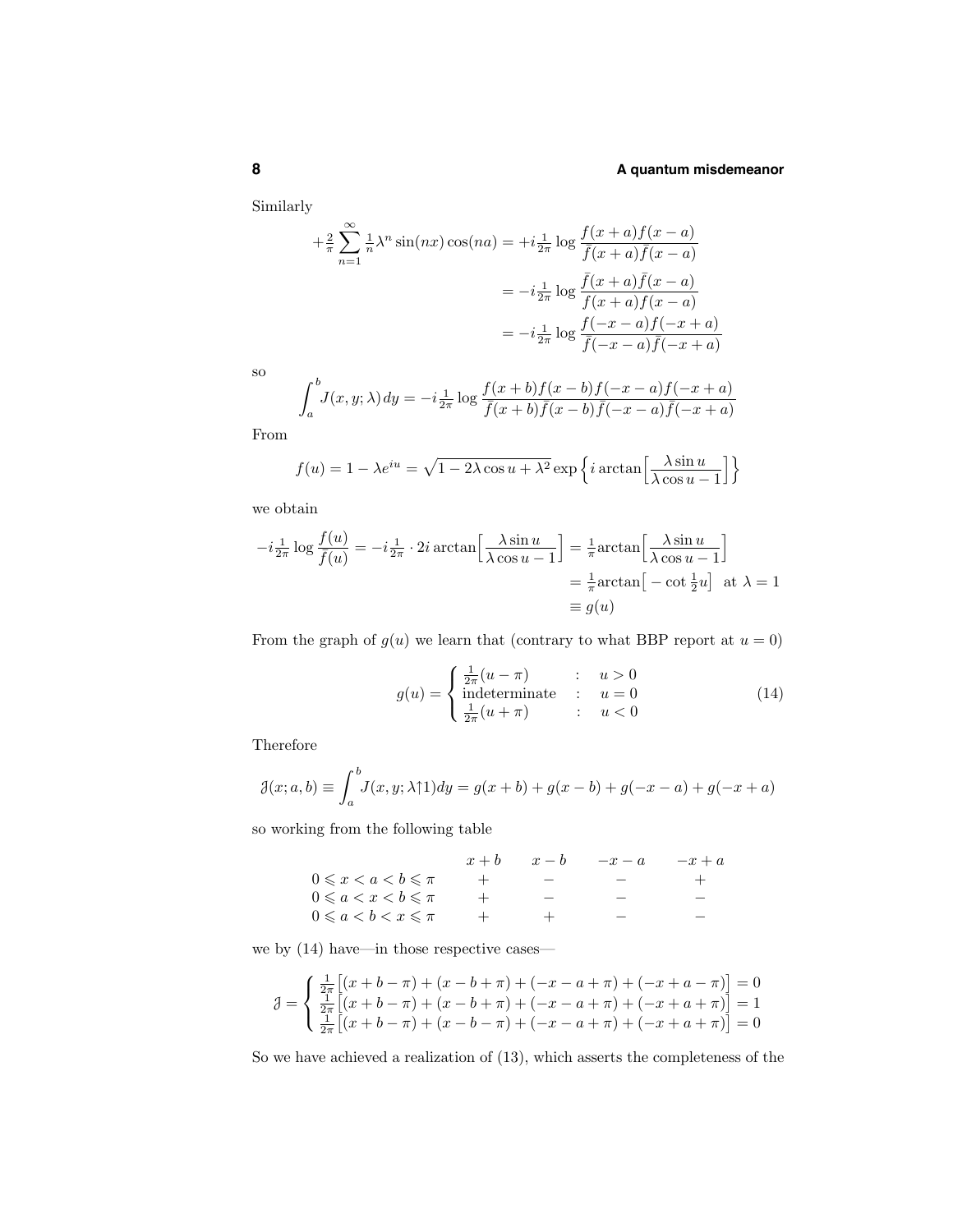#### **Alternative approach to the particle-in-a-box problem 9**

orthonormal eigenfunctions. From the established convergence of

$$
J(x, y; \lambda) = \frac{2}{\pi} \sum_{n=1}^{\infty} \lambda^n \sin(nx) \cdot \sin(ny)
$$

we are permitted to write

$$
\sum_{n=1}^{\infty} \lambda^n \sin(nx) \cdot \frac{1}{2} n^2 \cdot \sin(ny) = -\frac{1}{2} \partial_y^2 \sum_{n=1}^{\infty} \lambda^n \sin(nx) \cdot \sin(ny)
$$

$$
= -\frac{1}{2} \partial_y^2 J(x, y; \lambda)
$$

which in the limit  $\lambda \uparrow 1$  becomes  $\frac{1}{2}\partial_y^2 \delta(y-x)$ 

which is the result that at (9) we sought. It was Euler's trick that allowed the argument to get off the ground; the argument thereafter was simple in concept, but at several points hinged on information of a sort that only a resource like Mathematica can provide, and upon an inventive genius that reveals the hand of Carl Bender.

**Alternative approach to the particle-in-a-box problem.** Supposing theHamiltonian H to be t-independent, we have this

$$
|\psi)_t = \exp\left\{\frac{1}{i\hbar} \mathbf{H} t\right\} |\psi)_0
$$

formal solution of the time-dependent Schrödinger equation  $H|\psi\rangle = i\hbar \partial_t |\psi\rangle$ . In the x-representation

$$
(x|\psi)_t = \int (x|\exp\left\{\frac{1}{i\hbar}\mathbf{H}t\right\}|y)dy(y|\psi)_0
$$

If the spectrum is discrete/non-degenerate we can use  $\mathbf{H} = \sum_n |n| E_n(n)$  to obtain

$$
\psi(x,t) = \int K(x,y;t)\psi(y,0)dy
$$

$$
K(x,y;t) = \sum_{n} (x|n)e^{E_n t/i\hslash n}(n|y)
$$

where the "propagator" (or "Green function") is a solution of the Schrödinger equation, distinguished from others by the property

$$
\lim_{t \downarrow 0} K(x, y; t) = \delta(y - x)
$$

Returning in this light to our boxed particle, we have

$$
K_{\text{box}}(x, y; t) = \frac{2}{\pi} \sum_{n=1}^{\infty} e^{-\frac{1}{2}in^2 t} \sin(nx) \sin(ny)
$$
  
=  $\frac{1}{\pi} \sum_{n=1}^{\infty} e^{-\frac{1}{2}in^2 t} {\cos[n(x - y)] - \cos[n(x + y)] }$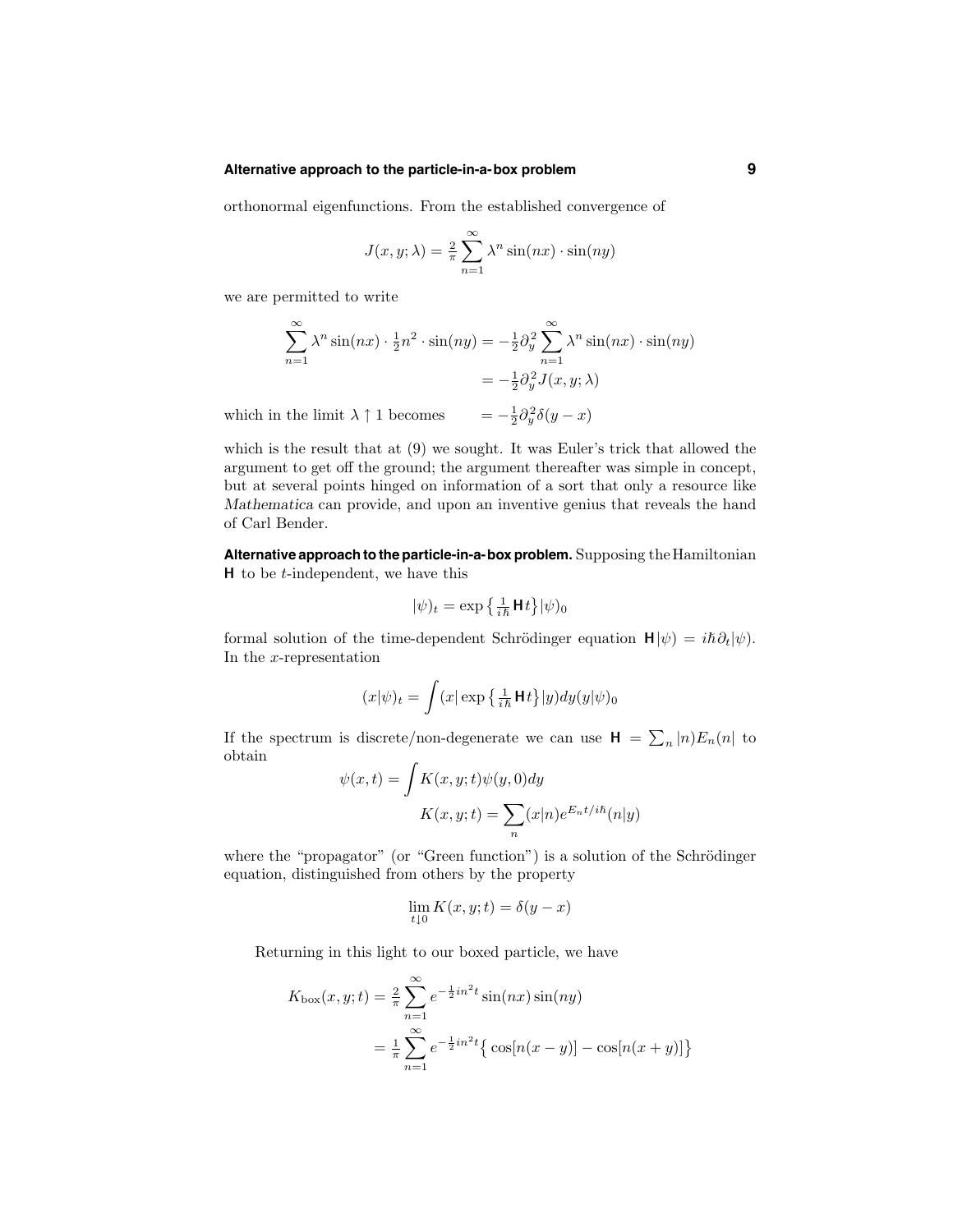Recalling the definition of the Jacobi theta function<sup>5</sup>

$$
\vartheta_3(z,\tau) = \sum_{-\infty}^{\infty} e^{i[\pi\tau n^2 - 2zn]} = 1 + 2 \sum_{n=1}^{\infty} e^{i\pi\tau n^2} \cos 2nz
$$

we have

$$
K_{\text{box}}(x,y;t) = \frac{1}{2\pi} \left\{ \vartheta \left( \frac{x-y}{2}, -\frac{t}{2} \right) - \vartheta \left( \frac{x+y}{2}, -\frac{t}{2} \right) \right\} \tag{15}
$$

Fundamental to the theory of theta functions is **Jacobi's Identity**

$$
\vartheta(z,\tau) = \sqrt{i/\tau} \, e^{z^2/i\pi\tau} \cdot \vartheta\left(\frac{z}{\tau}, -\frac{1}{\tau}\right) \tag{16}
$$

in which—remarkably— $\tau$  appears upstairs on the left, but downstairs on the right.<sup>6</sup> Drawing upon (16) we obtain<sup>7</sup> this "Jacobi transform" of  $(15)$ :<sup>8</sup>

$$
K_{\text{box}}(x,y;t) = \sqrt{1/2\pi i t} \sum_{n=-\infty}^{\infty} \left[ e^{i\frac{(x-y+2\pi n)^2}{2t}} - e^{i\frac{(x+y+2\pi n)^2}{2t}} \right]
$$
(17)

Setting  $it = \sigma$ , we have

$$
= \sum_{n=-\infty}^{\infty} \left[ \frac{1}{\sqrt{2\pi}\sigma} e^{-\frac{(x-y+2\pi n)^2}{2\sigma}} - \frac{1}{\sqrt{2\pi}\sigma} e^{-\frac{(x+y+2\pi n)^2}{2\sigma}} \right]
$$

and in the limit  $t \downarrow 0$  obtain a pair of "Dirac combs"

$$
\lim_{t \downarrow 0} K_{\text{box}}(x, y; t) = \sum_{n = -\infty}^{\infty} \left[ \delta(x - y + 2\pi n) - \delta(x + y + 2\pi n) \right]
$$
  

$$
\downarrow
$$
  

$$
= \delta(x - y) \text{ if } x, y \text{ are both interior to the box}
$$

<sup>5</sup> This is one of four functions (from which I will henceforth omit the identifying subscript) introduced by Carl Jacobi (1804–1851) to provide a platform for his theory of elliptic functions (1829). In the following I will draw frequently upon material in my "Applied theta functions of one or several variables," (October, 1997).

<sup>6</sup> Jacobi's Identity—often called "Jacobi's imaginary transformation"—plays a central role in so many such diverse applications that Richard Bellman (in his A Brief Introduction to Theta Functions (1961)) has remarked that "it is not easy to find another identity of comparable significance."

 $7 \text{ See } \text{``Applied theta functions,"}$ <sup>5</sup> page 12.

<sup>&</sup>lt;sup>8</sup> If points x and y lie within the box  $(0 < x, y < \pi)$  there is a direct path  $y \rightarrow x$  and infinitely many reflected paths, some of which are first reflected at the right wall, others at the left wall (see figures 2, 3, 4 in "Applied theta functions<sup>"5</sup>). Feynman summation over that population of paths (effectively, a "method of images") leads directly to  $(17)$ .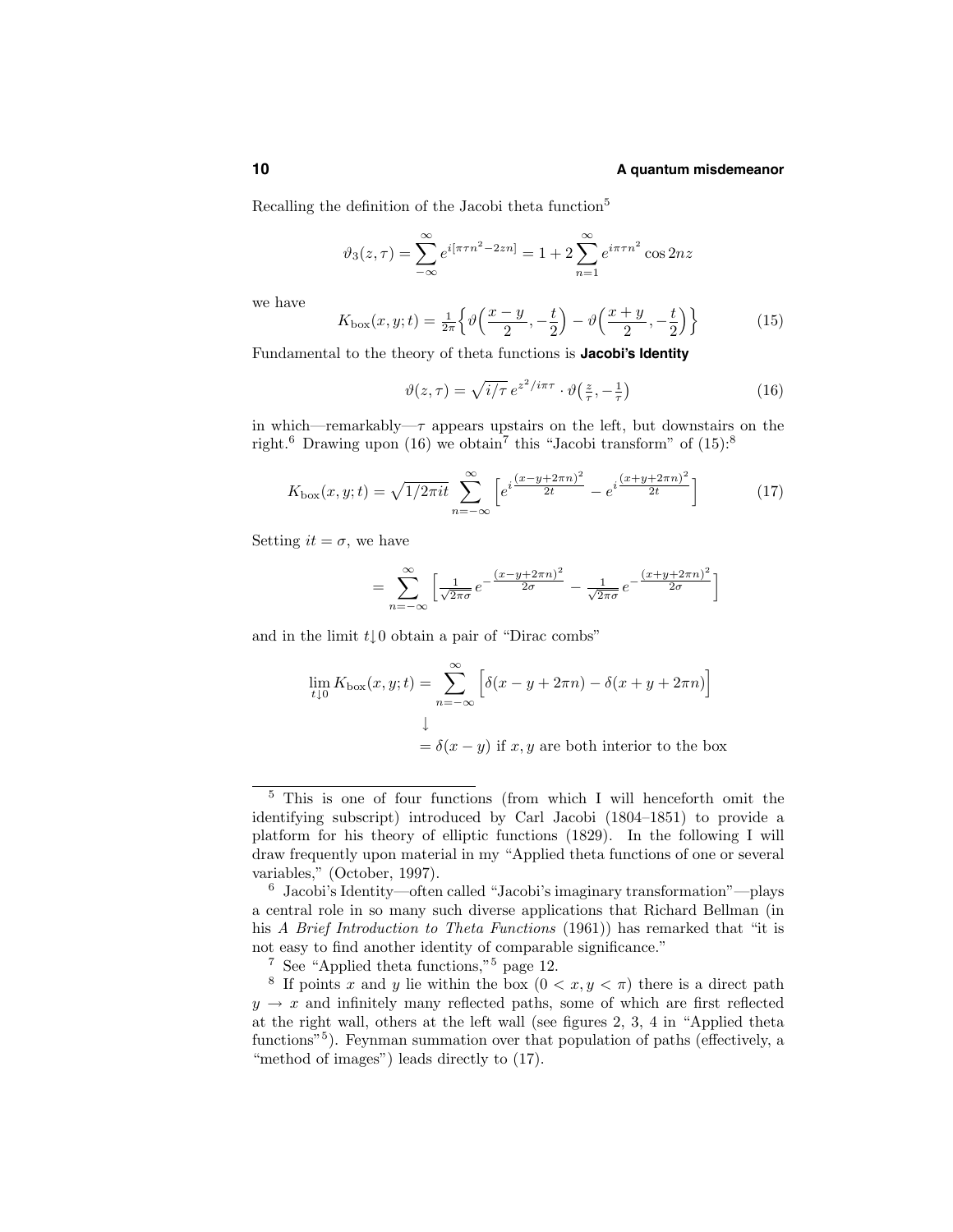#### **BBP resolution: case of a harmonic oscillator 11**

We have established completeness of the functions  $\{\sin nx\}$  by an alternative to the elegantly belabored method described on pages 6–8.

Note finally that if the Schrödinger equation is written

$$
\mathcal{D}\psi(x,t) = 0 \quad \text{with} \quad \mathcal{D} \equiv \frac{1}{2}\partial_x^2 + i\partial_t
$$

then

$$
\mathcal{D}K_{\text{box}}(x, y; t) = \mathcal{D}\left\{\frac{2}{\pi}\sum_{n=1}^{\infty}e^{-\frac{1}{2}in^2t}\sin(nx)\sin(ny)\right\}
$$

$$
= \frac{2}{\pi}\sum_{n=1}^{\infty}\underbrace{\mathcal{D}\left\{e^{-\frac{1}{2}in^2t}\sin(nx)\sin(ny)\right\}}_{0} = 0
$$

This is usually phrased as the statement that

$$
\theta(x,t) \equiv \vartheta(\pi z, it) = 1 + 2 \sum_{n=1}^{\infty} e^{-\pi n^2 t} \cos(2\pi n z) \quad : \quad t > 0
$$

satisfies the heat equation:  $\frac{1}{4\pi} \partial_z^2 \theta(z, t) = \partial_t \theta(z, t)$ .

**BBP resolution: case of a harmonic oscillator.** The standard theory, <sup>9</sup> stripped to its bare bones (set  $\hbar = m = \omega = 1$ ), reads

$$
\mathbf{H} = -\frac{1}{2}\partial_x^2 + \frac{1}{2}x^2
$$
(18)  

$$
\mathbf{H}\phi_n(x) = (n + \frac{1}{2})\phi_n(x)
$$
  

$$
\phi_n(x) = \frac{1}{\sqrt{2^n n! \sqrt{\pi}}} H_n(x)e^{-x^2/2} \quad : \quad n = 0, 1, 2, ...
$$

Our objective is, as before, to recover the operator (18) from the spectral decomposition of H. Proceeding as we did on page 5, we write

$$
\int (x \mathbf{H}|y) dy(y|\psi) = \int \sum_{n=0} (x|n)(n+\frac{1}{2})(n|y) dy(y|\psi)
$$

whence

$$
H(x,y) \equiv (x|\mathbf{H}|y) = \sum_{n=0}^{\infty} \phi_n(x)(n+\frac{1}{2})\phi_n(y)
$$
  
\n
$$
= \sum_{n=0}^{\infty} \left[ -\frac{1}{2}\partial_y^2 + \frac{1}{2}y^2 \right] \phi_n(x)\phi_n(y)
$$
  
\n
$$
= \left[ -\frac{1}{2}\partial_y^2 + \frac{1}{2}y^2 \right] \sum_{n=0}^{\infty} \phi_n(x)\phi_n(y)
$$
  
\n
$$
= \left[ -\frac{1}{2}\partial_y^2 + \frac{1}{2}y^2 \right] \delta(y-x) \text{ by completeness}
$$

giving

$$
\int (x \mathbf{H}|y) dy(y|\psi) = \int \left[ -\frac{1}{2} \partial_y^2 + \frac{1}{2} y^2 \right] \delta(y - x) \psi(y) dy
$$

$$
= \left[ -\frac{1}{2} \partial_x^2 + \frac{1}{2} x^2 \right] \psi(x)
$$

<sup>9</sup> See Griffiths & Schroeter, <sup>4</sup> §2.3.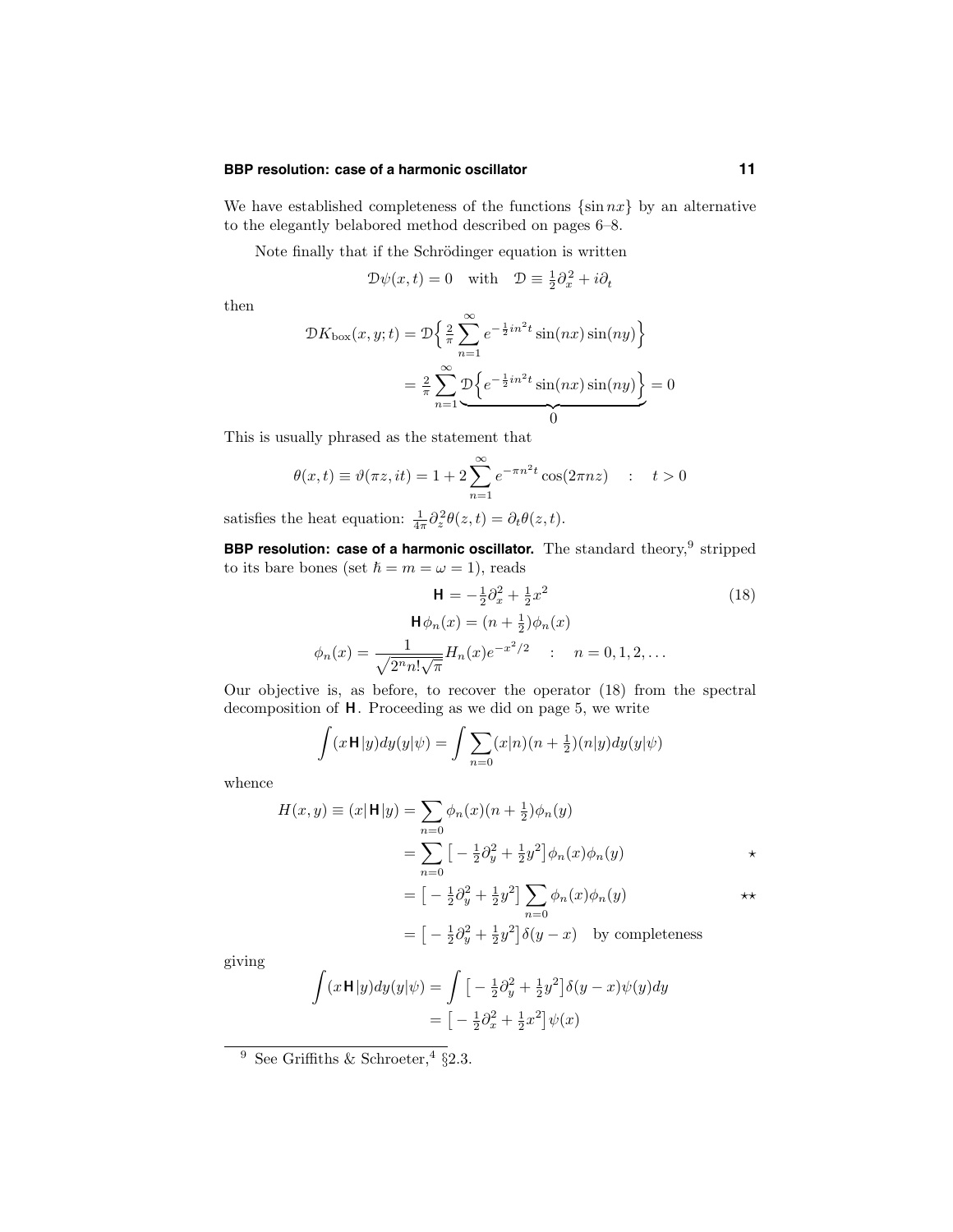The argument fails at  $\star \longrightarrow \star \star$  for the same reason as before:  $\sum_n \phi(x) \phi_n(y)$ does not converge uniformly.

BBP resort to the same work-around as before: they look to the tempered series  $\sum_{n} \lambda^{n} \phi(x) \phi_{n}(y)$  with the intention of finally letting the Euler parameter  $\lambda \uparrow 1$ . In this instance, Mathematica has nothing useful to say, but the problem was studied by Gustav Ferdinand Mehler (1835–1895), who in 1866 produced **Mehler's formula**, <sup>10</sup> of which one formulation reads

$$
\sum_{n=0}^{\infty} \frac{\lambda^n}{2^n n!} H_n(x) H_n(y) = \frac{1}{\sqrt{1 - \lambda^2}} \exp\left\{ \frac{2xy\lambda - (x^2 + y^2)\lambda^2}{1 - \lambda^2} \right\} \tag{19}
$$

which by  $H_n(x) = \sqrt{2^n n! \sqrt{\pi}} e^{\frac{1}{2}x^2} \phi_n(x)$  becomes

$$
J(x, y; \lambda) \equiv \sum_{n=0}^{\infty} \lambda^n \phi_n(x) \phi_n(y)
$$
  
= 
$$
\frac{1}{\sqrt{\pi}} e^{-\frac{1}{2}(x^2 + y^2)} \frac{1}{\sqrt{1 - \lambda^2}} \exp\left\{\frac{2xy\lambda - (x^2 + y^2)\lambda^2}{1 - \lambda^2}\right\}
$$
 (20.1)

$$
= \frac{1}{\sqrt{\pi(1-\lambda^2)}} \exp\left\{\frac{4xy\lambda - (x^2+y^2)(1+\lambda^2)}{2(1-\lambda^2)}\right\}
$$
 (20.2)

$$
= \frac{1}{\sqrt{\pi(1-\lambda^2)}} \exp\left\{\frac{\lambda-1}{\lambda+1}\frac{(x+y)^2}{4} + \frac{\lambda+1}{\lambda-1}\frac{(x-y)^2}{4}\right\}
$$
 (20.3)

These are alternative statements of what E. T. Whittaker has called the "quantum Mehler formula." BBP reproduce what they consider to be "perhaps the simplest derivation of the Mehler formula" (of which there are—as will emerge—a great many, notable for their diversity), namely one presented by G. H. Hardy in some orthogonal polynomial lectures (1933) as later recorded in a publication of G. N. Watson; Hardy's result, as it happens, lacks the  $xy$ -summetry that is manifest on both sides of the equations (19) and (20). The right sides of (20) provide alternative descriptions of what is in effect the generating function of the bivariate functions  $\phi_n(x)\phi_n(y)$ , and announce the uniform convergence of  $\sum_{n} \lambda^{n} \phi_n(x) \phi_n(y)$ :  $|\lambda|$  < 1. The special utility of (20.3) lies in the observation that as  $\lambda \uparrow 1$  we obtain (use  $1 - \lambda^2 = (1 + \lambda)(1 - \lambda)$  and write  $1 - \lambda = \sigma$ )

$$
\lim_{\lambda \uparrow 1} J(x, y; \lambda) = \lim_{\sigma \downarrow 0} \frac{1}{\sqrt{2\pi\sigma}} \exp \left\{-\frac{(x - y)^2}{2\sigma}\right\}
$$
\n
$$
= \text{Gaussian representation of } \delta(y - x)
$$
\n(21)

We have, in this instance, established completeness directly, without appeal to the  $\delta(y-x)$ -defining condition (13).

<sup>10</sup> "Hermite polynomials"—of which anticipations (1810) can be found already in the work of Laplace—were studied in detail by Chebyshev (1859) in work that did not attract much attention. Hermite's independent contributions to the subject date from 1864, so the subject was still quite new when Mehler entered the picture.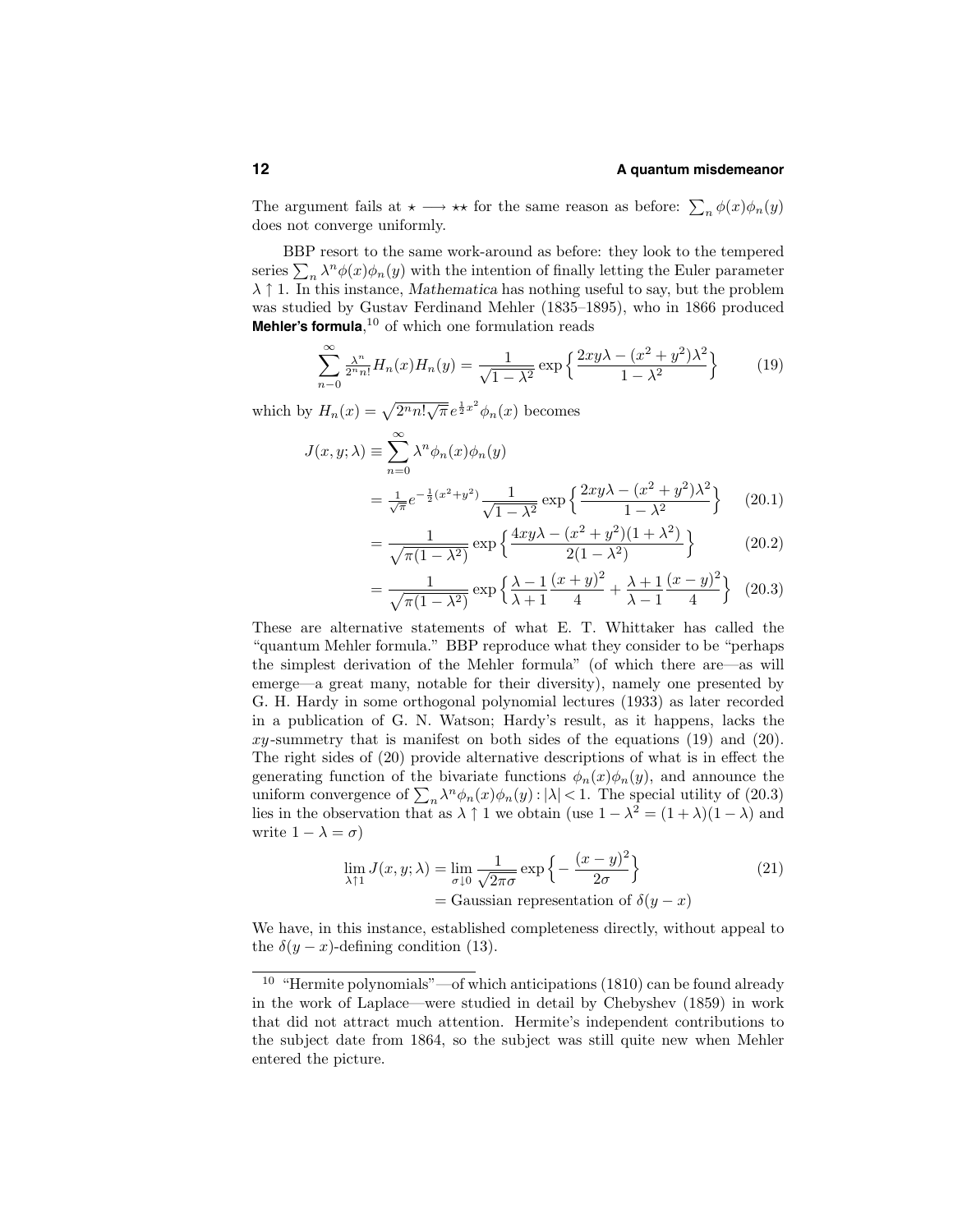#### **Alternative approach to the oscillator problem 13**

With the uniform convergence of the series  $J(x, y; \lambda)$  now established, we can write

$$
H_{\text{osc}}(x, y; \lambda) = \sum_{n=0}^{\infty} \lambda^n \phi_n(x) \left[ n + \frac{1}{2} \right] \phi_n(y)
$$
  

$$
= \sum_{n=0}^{\infty} \lambda^n \phi_n(x) \left[ -\frac{1}{2} \partial_y^2 + \frac{1}{2} y^2 \right] \phi_n(y)
$$
  

$$
= \left[ -\frac{1}{2} \partial_y^2 + \frac{1}{2} y^2 \right] \sum_{n=1}^{\infty} \lambda^n \phi_n(x) \phi_n(y)
$$

which in the limit  $\lambda \uparrow 1$  becomes  $H_{\text{osc}}(x, y) = \left[-\frac{1}{2}\partial_y^2 + \frac{1}{2}y^2\right]\delta(y - x)$ , giving

$$
\int H_{\rm osc}(x,y)\psi(y)dy = \left[-\frac{1}{2}\partial_x^2 + \frac{1}{2}x^2\right]\psi(x)
$$

**Alternative approach to the oscillator problem.** The oscillator propagator

$$
K_{\text{osc}}(x,t;y,0) = \sum_{n=0}^{\infty} e^{-i(n+\frac{1}{2})t} \phi_n(x)\phi_n(y)
$$
  
= 
$$
e^{-i\frac{1}{2}t} \cdot \sum_{n=0}^{\infty} (e^{-it})^n \phi_n(x)\phi_n(y)
$$

can be written

If, on the right side of (20), we make the replacement  $\lambda \to e^{-it}$  (where the Euler parameter  $\lambda$  has now acquired direct physical significance) and command ExpToTrig//Simplify we obtain

$$
K_{\rm osc}(x, t; y, 0) = \text{prefactor} \cdot \exp\left\{ iS(x, t; y, 0) \right\}
$$

$$
S(x, t; y, 0) = \frac{(x^2 + y^2)\cos t - 2xy}{2\sin t}
$$
(22.1)

where the prefactor, which derives partly from the zero-point shift of the oscillator spectrum, is given by

$$
\text{prefactor} = \frac{\sqrt{\lambda}}{\sqrt{\pi\lambda(\lambda^{-1} - \lambda^{+1})}} \bigg|_{\lambda \to e^{-it}} = \frac{1}{\sqrt{2\pi i \sin t}} \quad (22.2)
$$

The function  $S(x, t; y, 0)$  is a familiar object. For a classical oscillator with  $m = \omega = 1$  the Lagrangian reads  $L(\xi, \xi) = \frac{1}{2}(\xi^2 - \xi^2)$ . Let  $\xi(\tau)$  be any path with these specified endpoints:  $\xi(0) = y$ ;  $\xi(t) = x$ . The "action functional" is defined

$$
S[\xi(\tau)] \equiv \int_0^t L(\dot{\xi}(\tau), \xi(\tau)) d\tau
$$

By Hamilton's Principle

$$
\delta S[\xi(t)] = 0 \quad \Longrightarrow \quad \frac{d}{d\tau} \frac{\partial L}{\partial \dot{\xi}} - \frac{\partial L}{\partial \xi} = 0
$$

the solutions of which are "dynamical paths." In the present instance

$$
\ddot{\xi}(\tau) + \xi(\tau) = 0 \implies \xi_{\text{dynamical}}(\tau) = A \cos \tau + B \sin \tau
$$

$$
= y \cos \tau + \frac{x - y \cos t}{\sin t} \sin \tau
$$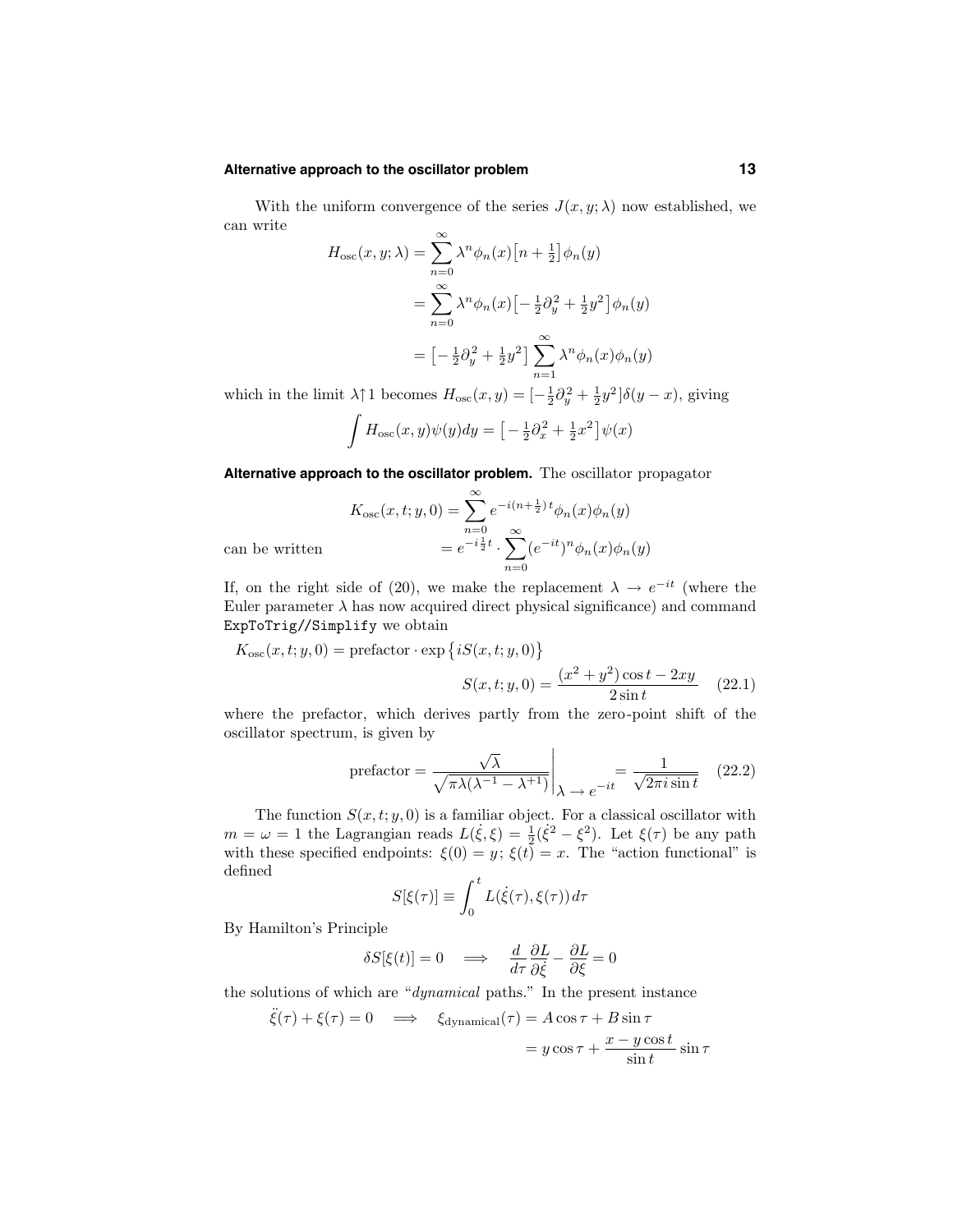The "dynamical action function" (extremizer of the action functional) is the 2-point function defined

$$
S(x, t; y, 0) = S[\xi_{\text{dynamical}}(t)] = \int_0^t L(\dot{\xi}(\tau), \xi(\tau)) d\tau \Big|_{\xi = \xi_{\text{dynamical}}}
$$

which in the present instance becomes

$$
=\frac{(x^2+y^2)\cos t-2xy}{2\sin t}
$$

From  $L(\xi, \xi) = \frac{1}{2}(\xi^2 - \xi^2)$  we obtain the Hamiltonian  $H(\wp, \xi) = \frac{1}{2}(\wp^2 + \xi^2)$  and Mathematica confirms that  $S(x,t; y,0)$  satisfies the Hamilton-Jacobi equation

$$
H\left(\frac{\partial S}{\partial x}, x\right) + \frac{\partial S}{\partial t} = 0
$$

Reverting now to the quantum side of the story, $11$  in 1941 23-year-old Richard Feynman asked Herbert Jehle (formerly a student of Schrödinger, then a visitor at Princeton) whether he had ever encountered a quantum allusion to the classical Principle of Least Action. Jehle directed him to a paper<sup>12</sup> in which Dirac draws attention —as he did again later in  $\S 32$  of his *Principles* of Quantum Mechanics—to the structural resemblance of certain action-based classical constructions and their purported quantum analogs. Feynman asked whether Dirac's "analogies" might read as actual *equations*, and promptly demonstrated a sense in which they could be: thus was the sum-over-paths formalism born(Feynman dissertation: "The principle of least action in quantum mechanics," 1942). Fundamental to that formalism are (1) the construction

$$
K(x, t; y, 0)
$$
  
=  $\sum_{\text{paths}} \iint K(x, t; x_n, n\tau) \cdots K(x_2, 2\tau; x_1, \tau) K(x_1, \tau; y, 0) dx_1 dx_2 \cdots dx_n$   
path :  $\{x, t\} \leftarrow \{x_n, n\tau\} \leftarrow \cdots \leftarrow \{x_2, 2\tau\} \leftarrow \{x_1, \tau\} \leftarrow \{y, 0\}$   
 $\tau = t/(n + 1)$ 

and (2) the proposition that quantum mechanics is briefly classical:

$$
K(x, t; y, 0) \approx A(t) \exp\left\{\frac{i}{\hbar} S(x, t; y, 0)\right\} \quad : \quad t \text{ small}
$$

Feynman fixed  $A(t)$  by the requirement that  $\lim_{t\downarrow 0} K(x,t;y,0) = \delta(y-x)$ .

<sup>11</sup> I borrow from my Quantum Lecture Notes (2000), Chapter 3, "Feynman Quantization."

<sup>12</sup> P.A.M.Dirac, "The Lagrangian in quantum mechanics," Physicalische Zeitschrift der Sowjetunion 3, 61 (1933), reproduced in J. Schwinger, Selected Papers on QED (1958).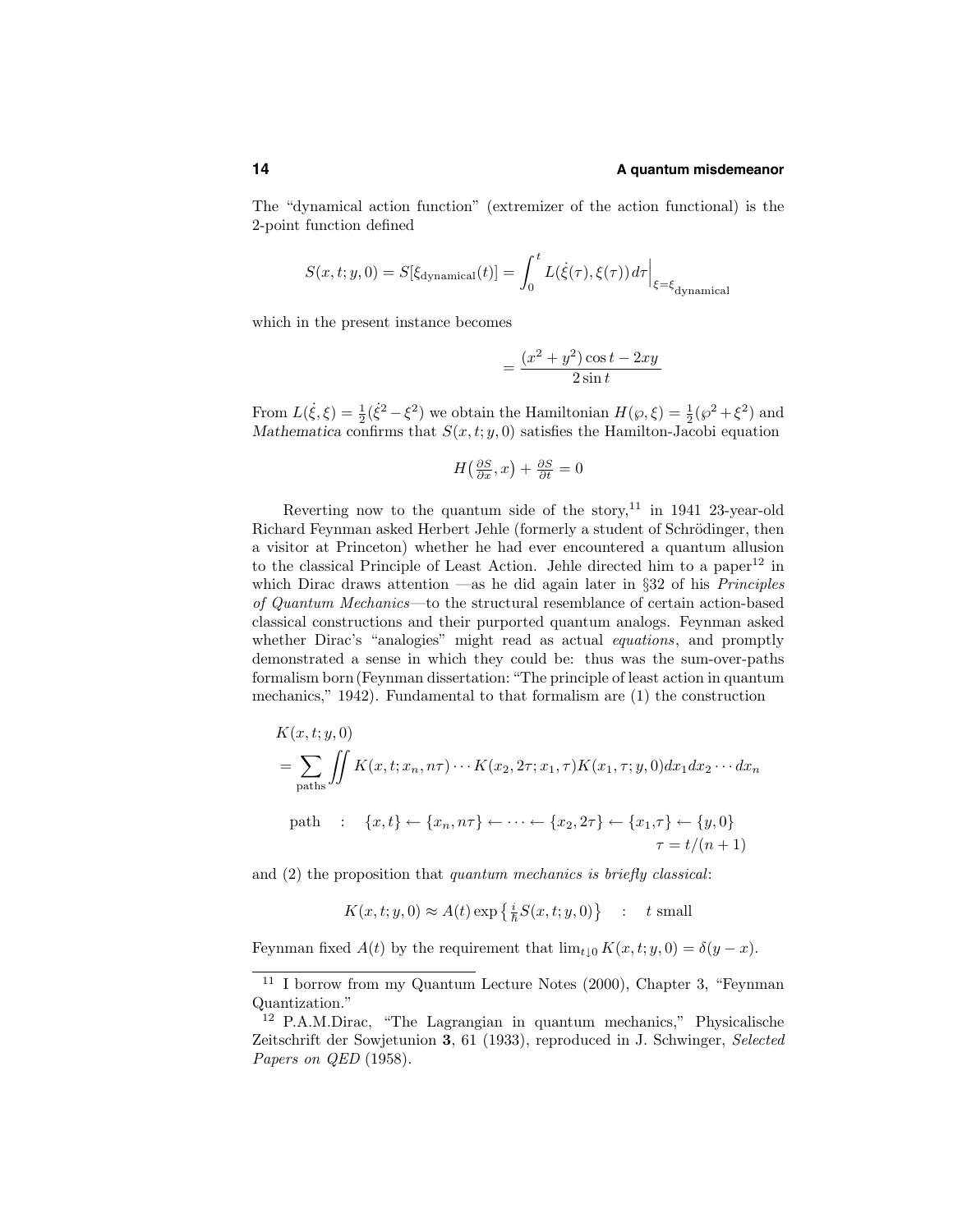#### **Alternative approach to the oscillator problem 15**

The WKB approximation was invented simultaneously/independently (in 1926) by Gregor Wentzel, H. A. Kramers & L´eon Brillouin, all of whom worked in one dimension. John Van Vleck (1899–1980) sought in 1928 to show that the deeper significance of a certain detail becomes evident only when one works in higher dimension.<sup>13</sup> He established that for small  $t$ 

$$
K(\boldsymbol{x}, t; \boldsymbol{y}, 0) \approx (i2\pi\hbar)^{-n/2} \sqrt{D} \exp\left\{\frac{i}{\hbar} S(\boldsymbol{x}, t; \boldsymbol{y}, 0)\right\}
$$
(23)  

$$
D(\boldsymbol{x}, t; \boldsymbol{y}, 0) = (-)^n \det \left\| \frac{\partial^2 S(\boldsymbol{x}, t; \boldsymbol{y}, 0)}{\partial x^n \partial y^s} \right\|
$$

and that this result is exact for systems (free particles, particles in free fall, oscillators) in which the Hamiltonian H depemds at most quadratically on p and x. Van Vleck's accomplishment attracted little notice at the time (which is why, when he spoke at Brandeis in the late 1950s, he still possessed nearly all of his reprints. . . and how I acquired mine). When—after an interval of nearly thirty years—the relevance of (23) to the Feynman formalism was appreciated D came to be called "the Van Vleck determinant." In the one-dimensional case (23) reads

$$
K(x, t; y, 0) \approx \sqrt{\frac{i}{2\pi\hbar} \frac{\partial^2 S(x, t; y, 0)}{\partial x \partial y}} \exp\left\{\frac{i}{\hbar} S(x, t; y, 0)\right\}
$$

which(set  $\hbar = 1$ ) becomes—in precise agreement with (22)—

$$
K_{\rm osc}(x, t; y, 0) = \sqrt{\frac{1}{2\pi i \sin t}} \exp\left\{i\frac{(x^2 + y^2)\cos t - 2xy}{2\sin t}\right\}
$$
(24)

Mathematica confirms that  $K_{osc}(x, t; y, 0)$  satisfies the Schrödinger equation

$$
\tfrac{1}{2}\big[-\partial_x^2+x^2\big]\psi=i\,\partial_t\psi
$$

It is a solution distinguished from others by the circumstance that (compare (21))

$$
\lim_{it \downarrow 0} K_{\text{osc}}(x, t; y, 0) = \lim_{it \downarrow 0} \frac{1}{\sqrt{2\pi i t}} \exp\left\{-\frac{(x - y)^2}{2it}\right\} = \delta(y - x)
$$

which again establishes the completeness of the oscillator eigenfunctions.<sup>14</sup>

All of which is well and good, and supports the assertion that working from the propagator—rather than from the spectral representation of  $H$ —obviates any need to resort to Euler's trick, pretty though ramifications of the latter strategy can be.

<sup>&</sup>lt;sup>13</sup> "The correspondence principle in the statistical interpretation of quantum mechanics," PNAS 14, 178 (1928).

<sup>14</sup> Equation (19) can be obtained by a variety of other means. See, for example, Quantum Lecture Notes, Chapter 3, pages 43–46, and New Chapter 0, page 40. Each of those arguments can be considered to provide a derivation of Mehler's formula.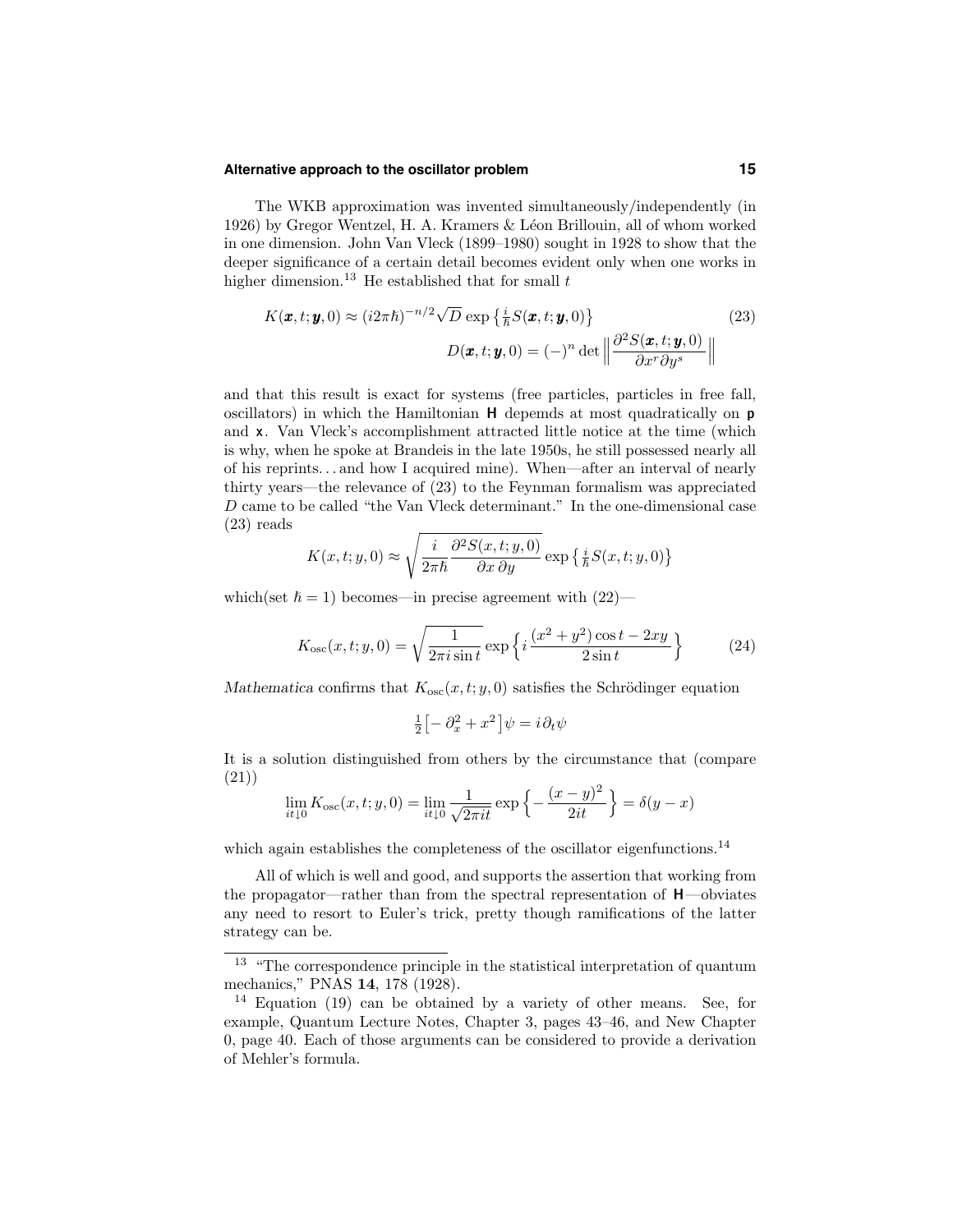**Laguerre polynomials & the Lebedeff / Hardy-Hille formula.** I am not aware of antique occurances of Hermite/Laguerre polynomials in the work of physicists, but since 1926, when Schrödinger announced the invention of the equation that bears his name, every mention of "Hermite polynomials" has caused every physicist to think of harmonic oscillators, and at every mention of "associated Laguerre polynomials"  $L_n^{(\alpha)}(x) =$ LaguerreL[n,  $\alpha, x$ ] to think of the hydrogen atom. Spherical separation of the time-independent wave equation implicit in the Hamiltonian

$$
\mathbf{H} = \frac{1}{2m}(\mathbf{p}_1^2 + \mathbf{p}_2^2 + \mathbf{p}_3^2) - k \frac{1}{\sqrt{\mathbf{x}_1^2 + \mathbf{x}_2^2 + \mathbf{x}_3^2}}
$$

leads<sup>15</sup> to  $\Psi_{n\ell m}(r, \theta, \phi) = R_{n\ell}(r) \cdot Y_{\ell}^{m}(\theta, \phi)$  where

$$
R_{n\ell}(r) \sim e^{-\frac{1}{2}x} x^{\ell} L_{n-l-1}^{(2\ell+1)}(x) \qquad : \qquad \begin{cases} n = 1, 2, 3, \dots \\ \ell = 0, 1, 2, \dots, n-1 \end{cases}
$$

$$
x \equiv \frac{2r}{na}
$$

while polar separation of the in case of the Hamiltonian

$$
\mathbf{H} = \frac{1}{2m}(\mathbf{p}_1^2 + \mathbf{p}_2^2) - k \frac{1}{\sqrt{\mathbf{x}_1^2 + \mathbf{x}_2^2}}
$$

that defines "2-dimensional hydrogen"<sup>16</sup> leads<sup>17</sup> to

$$
R_{n\ell}(r) \sim e^{-\frac{1}{2}x} x^{\ell} L_{n-\ell-1}^{(2\ell)}(x)
$$

$$
x \equiv \frac{2x}{(n-\frac{1}{2})a}
$$

Laguerre polynomials come into play also when, in the phase space formulation of quantum mechanics, one looks to the Wigner distributions<sup>18</sup>

$$
P_n(x,p) = \frac{1}{\pi \hbar} \int_{-\infty}^{\infty} \bar{\phi}_n(x+\xi) \phi_n(x-\xi) \exp[2(i/\hbar)p\xi] d\xi
$$

associated with the oscillator eigenstates  $\phi_n(n) = \frac{1}{\sqrt{2n}}$  $\frac{1}{2^n n! \sqrt{\pi}} H_n(x) e^{-x^2/2}$  we

$$
\mathbf{H} = \tfrac{1}{2m}(\mathbf{p}_1^2 + \mathbf{p}_2^2) - k\log\sqrt{\mathbf{x}_1^2 + \mathbf{x}_2^2}
$$

<sup>17</sup> See "Classical/quantum theory of 2-dimensional hydrogen"(1999), page 12.

<sup>&</sup>lt;sup>15</sup> See Griffiths & Schroeter,<sup>4</sup> equation (4.89).

<sup>16</sup> Interest in this formal system springs from the fact that the classical Kepler problem gives rise to orbits that are confined to a plane. In a 2-dimensional world one would expect—if central forces fall off geometrically—to have, on the other hand,

<sup>18</sup> See Quantum Lecture Notes, Chapter 2, pages 10, 11.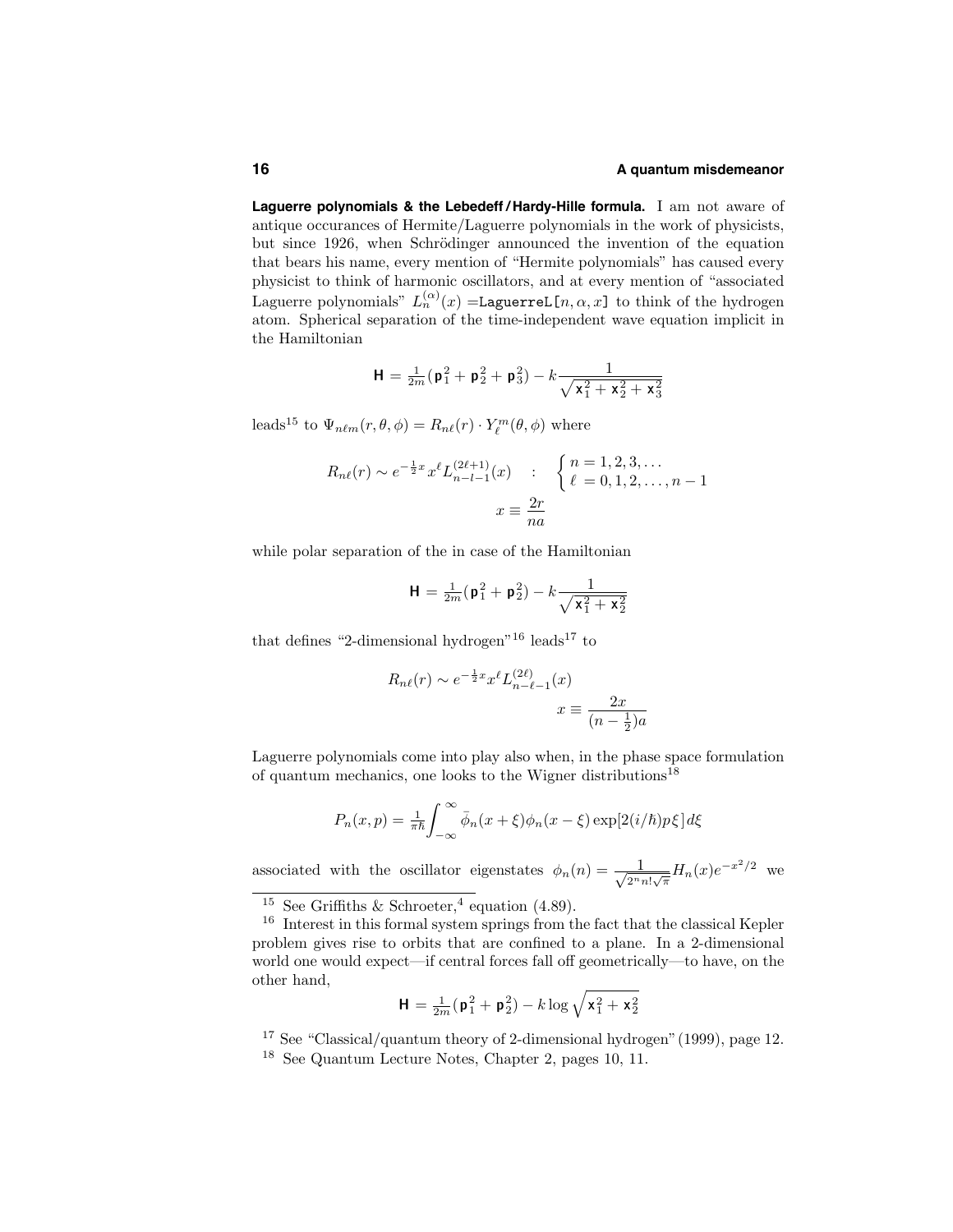obtain (after again setting  $\hbar = m = \omega = 1$ )

$$
P_0(x, p) = +\frac{1}{\pi}e^{-\frac{1}{2}\mathcal{E}}L_0(\mathcal{E}) \text{ where } \mathcal{E} \equiv 2(p^2 + x^2)
$$
  
\n
$$
P_1(x, p) = -\frac{1}{\pi}e^{-\frac{1}{2}\mathcal{E}}L_1(\mathcal{E}) = -\frac{1}{\pi}e^{-\frac{1}{2}\mathcal{E}}(1-\mathcal{E})
$$
  
\n
$$
P_2(x, p) = +\frac{1}{\pi}e^{-\frac{1}{2}\mathcal{E}}L_2(\mathcal{E}) = +\frac{1}{\pi}e^{-\frac{1}{2}\mathcal{E}}(1-2\mathcal{E}+\frac{1}{2}\mathcal{E}^2)
$$
  
\n:  
\n:  
\n
$$
P_n(x, p) = (-)^n \frac{1}{\pi}e^{-\frac{1}{2}\mathcal{E}}L_n(\mathcal{E})
$$

where the addition formula  $L_n^{(\alpha+\beta+1)}(x+y) = \sum_{i=0}^n L_i^{(\alpha)}(x) L_{n-i}^{(\beta)}(y)$  supplies

$$
L_n(\mathcal{E}) = \sum_{i=0}^n L_i^{(-\frac{1}{2})} (2p^2) L_{n-i}^{(-\frac{1}{2})} (2x^2)
$$

One fine day—while still a grad student, now more than sixty years ago— I went to the Brandeis University library to consult a paper to which I had encountered a reference.<sup>19</sup> I took advantage of the opportunity to browse a bit, and—quite by accident—came upon a paper by E. T. Whittaker, $^{20}$  which I recognized to have much in common with a (belatedly influential) paper by  $Dirac^{12}$  and to have anticipated in some respects the work of Schwinger and Feynman. Perhaps it is because we usually think of Whittaker (1873– 1956, rough contemporary therefore of Arnold Sommerfeld and Einstein) as a distinguished classical mathematician/physicist, or perhaps World War II was a fatal distraction that caused 1941 publications to attract few readers. I have, in any event, never encountered a reference to Whittaker's paper (except for his own, in his The History of the Theories of Aether  $\mathcal B$  Electricity [1910, revised 1951], to which in 1953 he added a Volume II in which he traced the history of quantum mechanics 1900–1926 and alludes to his own work on page 279). Whittaker's quantum paper is listed as the  $55<sup>th</sup>$  of 56 RESEARCH PAPERS IN

$$
K_{\rm osc}(x,t;y,0) = \sqrt{\frac{m\omega}{2\pi i\hbar}} \exp\left\{\frac{i}{\hbar}m\omega\frac{(x^2+y^2)\cos\omega t - 2xy}{2\sin\omega t}\right\}
$$

which at  $m = \omega = \hbar = 1$  gives back (24).

 $20$  "On Hamilton's principal function in quantum mechanics," Proc. Roy. Soc. (Edinburgh), Section A, 61, 1–19 (1941).

<sup>19</sup> Neil H. McCoy, "Certain expansions in the algebra of quantum mechanics," Proc. Edinburgh Math Soc. (2<sup>nd</sup> Series) 3, 118 (1932). I gave an account of McCoys paper—which addresses the operator ordering/reordering problem, and provides a valuable adjunct to Campbell-Baker-Hausdorff theory—at a Reed College physics seminar "An operator ordering technique with quantum mechanical applications"(12 October 1966 [see Collected Seminars, 1963–1970]) where I used McCoy's technique (as it pertains to  $e^{p^2+x^2}$ ) to obtain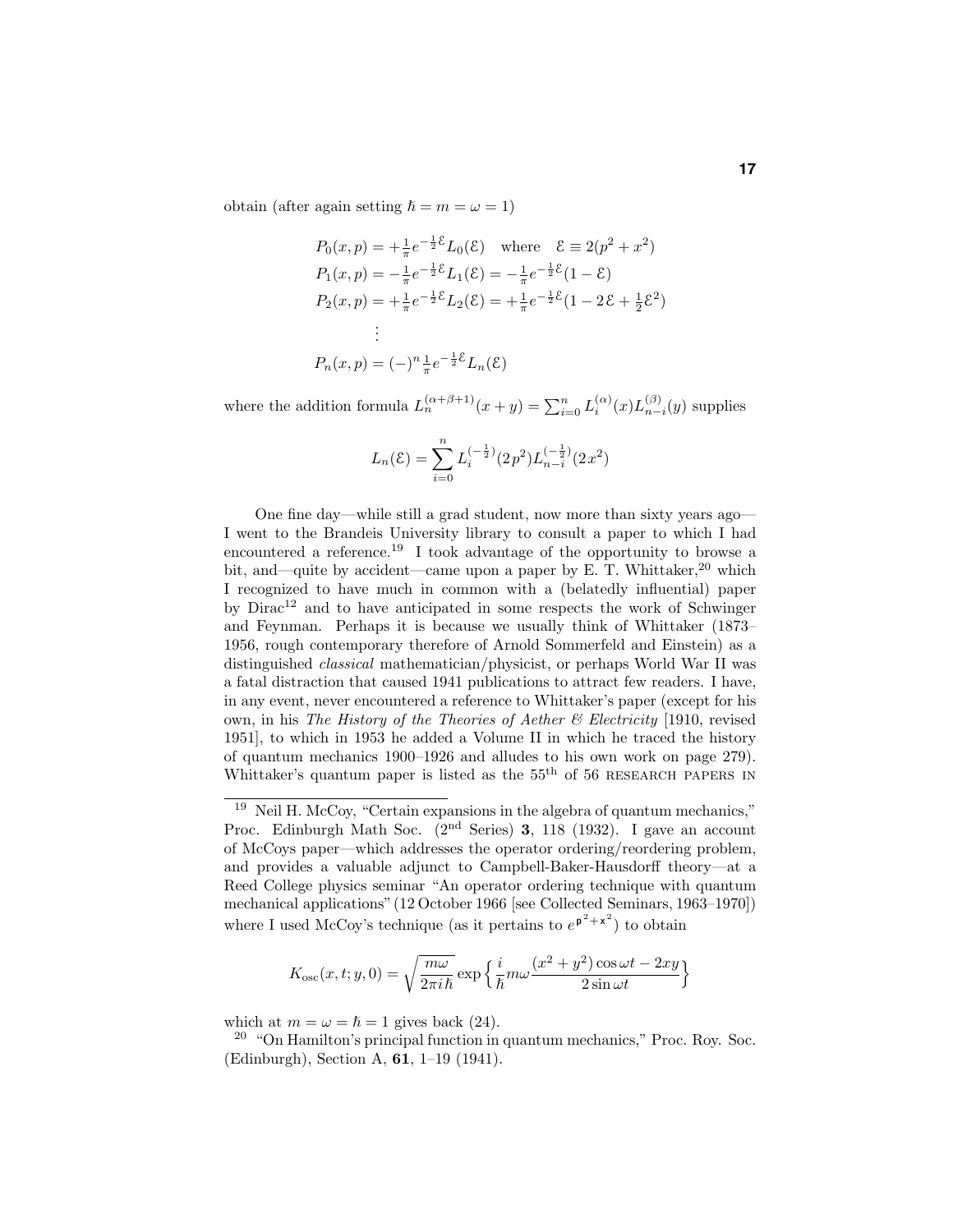mathematics & mathematical physics in G. Temple's biography (available on the web), but seems otherwise to have vanished without trace . . . with one sole exception: Google responds to the keyword "Whittaker quantum" with my own "E. T. Whittaker's quantum formalism: forgotten precursor to Schwinger's variational principle" (2001), which provides a 43-page account of the subject and some of its ramifications, and will be my source for what now follows.<sup>21</sup>

To illustrate his methods, Whittaker looks first (inevitably) to the harmonic  $\alpha$  oscillator,<sup>22</sup> and then to systems of the seemingly preposterous design

$$
\mathbf{H} = \frac{1}{2m} \left\{ \frac{1}{\ell} \mathbf{p} \mathbf{x} \mathbf{p} + \frac{A}{\mathbf{x}} + B \mathbf{x} \right\}
$$
 (25)

(here  $[\ell] =$  length, while A and B have obvious physical dimension), which he plucks out of the air with mathematical malace aforethought. Whittaker, broadly informed classical analyst that he was, was aware that Mehler's formula —fundamental to the theory of Hermite polynomials—is representative of a class of such formulae. And that within that class falls "Lebedeff's formula," fundamental to the theory of generalized Laguerre polynomials.<sup>23</sup> Whittaker's primary objective—but by no means his only valuable accomplishment in this paper—was to construct a "quantum mechanical deduction of the Lebedeff formula."

So much for setting the stage. Turning now to the particulars of Whittaker's argument:

<sup>21</sup> A much briefer synopsis of Whittaker's theory can be found in my handwritten Lectures on Quantum Mechanics (1967–68), Chapter III, pages 68–75.

<sup>22</sup> Whittaker's argument leads him to what he calls a "quantum mechanical deduction of Mehler's formula." A similar result was obtained by Feynman in 1947 (and used by him to illustrate the power of the path-integral method), and by Schwinger (who in unpublished class notes used an elegant operator-ordering terchnique) a bit later, but neither seems to have been aware of the Mehler connection. . . or that Whittaker had been there already. Whittaker, for his own part, appears to have been more interested in the mathematics than the physics, and neglected to mention (did not notice? seems odd) that the  $S(x,t; y, 0)$  in  $(24)$  is precisely the *classical action* for an oscillator—a point of which Feynman, at least, was very well aware.

 $23$  W. Lebedeff worked with Hilbert and took his PhD from Göttingen in 1906. Lebedeff's formula appears for the first time in Mathematische Annalen 64, 388 (1907). Whittaker remarks that the formula was rediscovered by Einar Hille (1926), G. H. Hardy (1932) and by many others. It is today most commonly known as the "Hille-Hardy formula," else "Hardy-Hille formula," with never a mention of Lebedeff.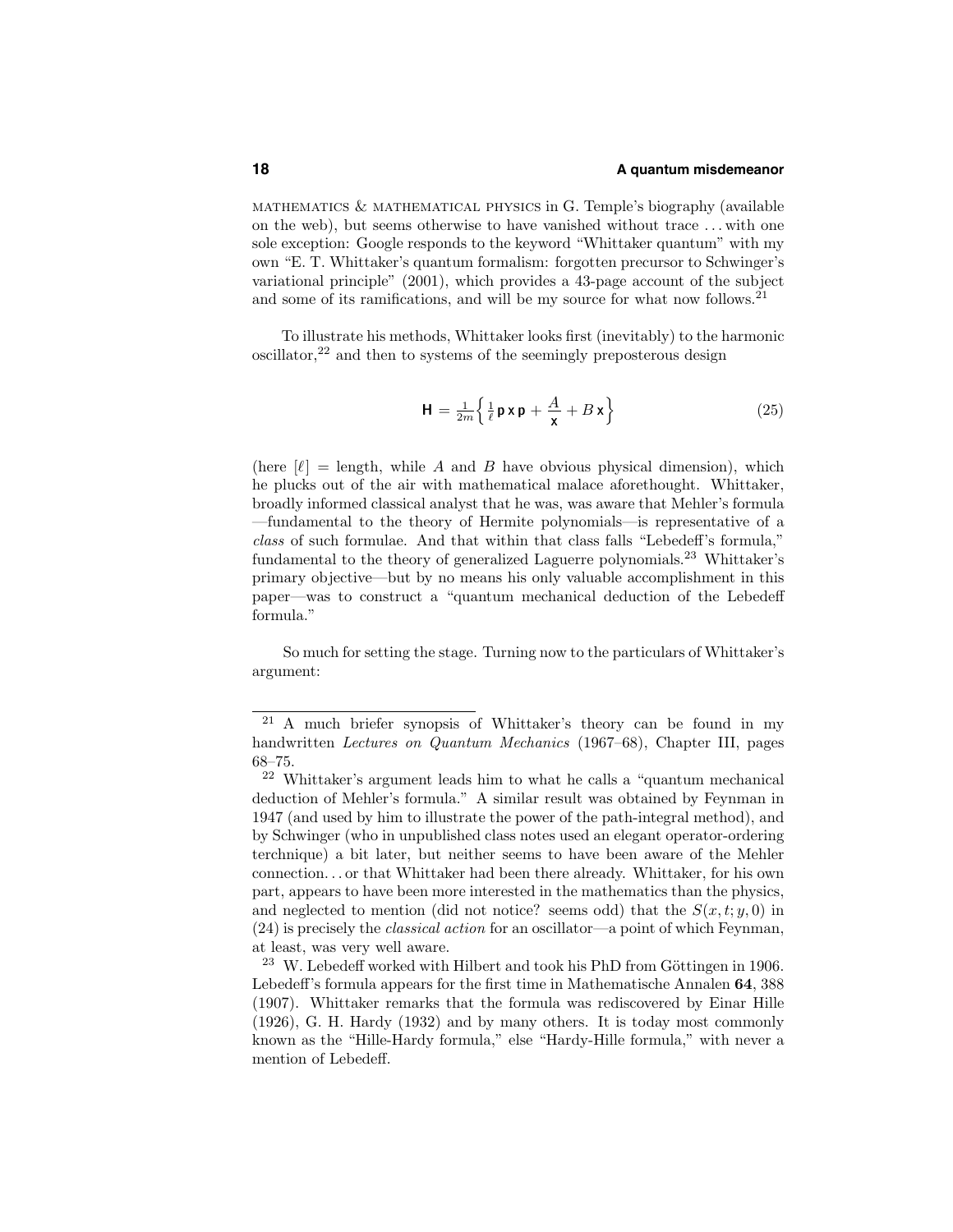The polynomials  $L_n^{(\alpha)}(z)$  are generated<sup>24</sup>

$$
\sum_{n=0}^{\infty} \lambda^n L_n^{(\alpha)}(z) = \frac{1}{(1-\lambda)^{\alpha+1}} e^{-\lambda z/(1-\lambda)} \quad : \quad \alpha > -1
$$

Explicitly

$$
L_n^{(\alpha)}(z) = \frac{1}{n!} z^{-\alpha} e^z \partial_z^n \{ e^{-z} z^{n+\alpha} \}
$$
  
= 
$$
\sum_{k=0}^n C_{n,k}(\alpha) z^k
$$
  

$$
C_{n,k}(\alpha) = (-)^k \frac{(n+\alpha)!}{k!(n-k)!(k+\alpha)!}
$$

where the "shifted factorial"  $(n+\alpha)! \equiv (1+\alpha)(2+\alpha)\cdots(n+\alpha) = \Gamma(n+\alpha+1)$ would, if it included the factor  $(0 + \alpha)$ , be a "Pochhammer polynomial." From

$$
C_{3,0} = +\frac{(3+\alpha)!}{0!3!1} = \frac{(1+\alpha)(2+\alpha)(3+\alpha)}{6}
$$
  
\n
$$
C_{3,1} = -\frac{(3+\alpha)!}{1!2!(1+\alpha)!} = -\frac{(2+\alpha)(3+\alpha)}{2}
$$
  
\n
$$
C_{3,2} = +\frac{(3+\alpha)!}{2!1!(2+\alpha)!} = +\frac{(3+\alpha)}{2}
$$
  
\n
$$
C_{3,3} = -\frac{(3+\alpha)!}{3!0!(3+\alpha)!} = -\frac{1}{6}
$$

we obtain, for example,

$$
L_3^{(\alpha)}(z) = -\frac{1}{6}z^3 + \frac{1}{2}(3+\alpha)z^2 - \frac{1}{2}(2+\alpha)(3+\alpha)z^1 + \frac{1}{6}(1+\alpha)(2+\alpha)(3+\alpha)z^0
$$

which at  $\alpha = 0$  gives  $L_3(z) = L_3^{(0)}(z) = -\frac{1}{6}z^3 + \frac{3}{2}z^2 - 3z + 1$ . Semi-inversely,

$$
L_n^{(k)}(z) = (-\partial_z)^k L_{n+k}(z) \quad : \quad k \text{ an integer}
$$

The polynomials  $L_n^{(\alpha)}(z)$  are orthogonal in this sense

$$
\int_0^\infty z^{\alpha} e^{-z} L_m^{(\alpha)}(z) L_n^{(\alpha)}(z) dz = \frac{(n+\alpha)!}{n!} \delta_{mn}
$$

and are regular solutions of (it is here that the dimensionlessness of  $z$  becomes critical)

$$
\{z\partial_z^2 + (1+\alpha-z)\partial_z + n\} f(z) = 0
$$

<sup>&</sup>lt;sup>24</sup> Here and below z is a generic dimensionless real variable; x, when it reappears, will be a physical variable with the dimensionality  $[x] =$  length.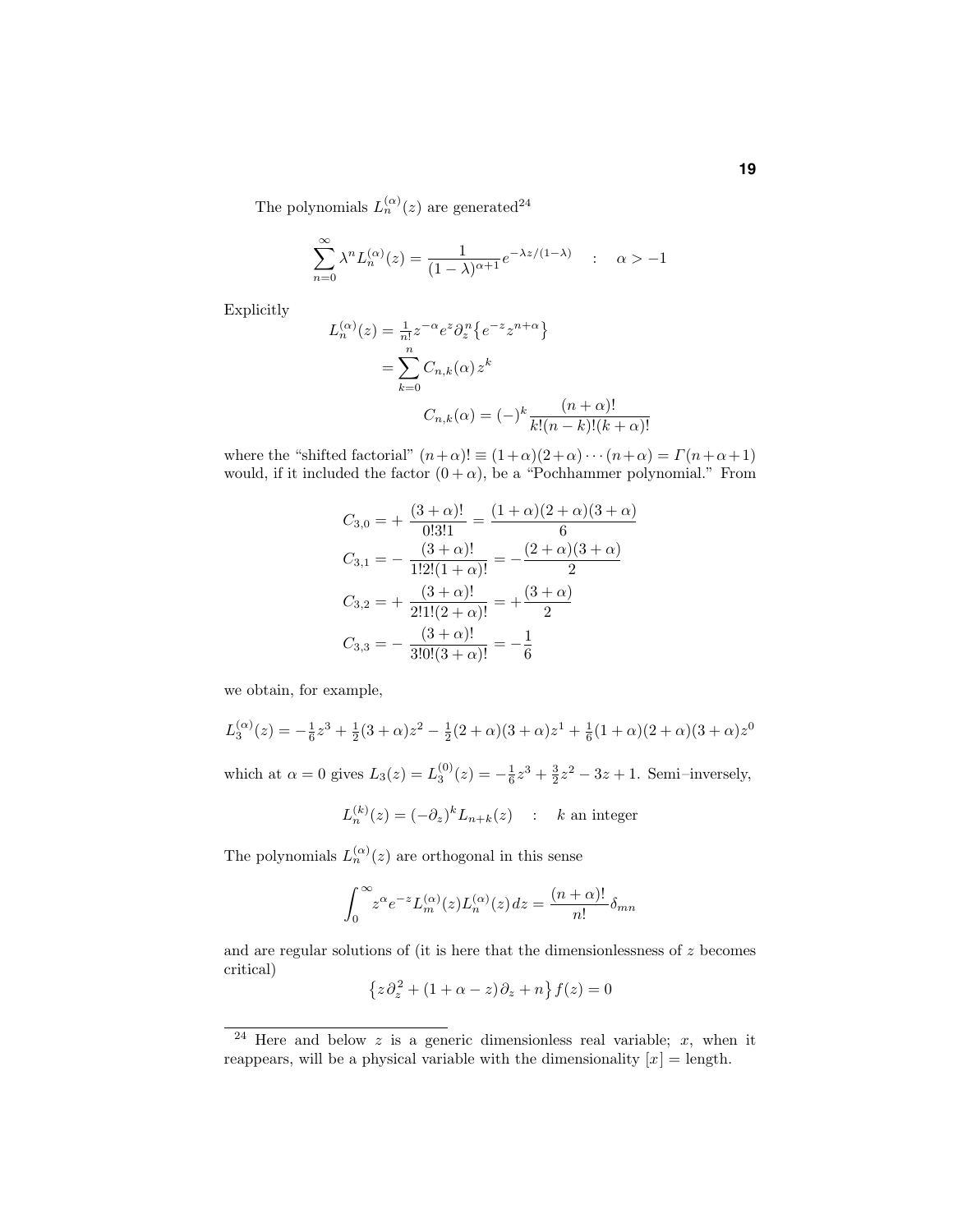The functions

$$
\varPhi_n^{(\alpha)}(z) \equiv N z^{\frac{1}{2}\alpha} e^{-\frac{1}{2}z} L_n^{(\alpha)}(z) \quad : \quad N \equiv \left[\frac{n!}{(n+\alpha)!}\right]^{\frac{1}{2}}, \quad \alpha > -1
$$

are therefore orthonormal

$$
\int_0^\infty \Phi_n^{(\alpha)}(z)\Phi_n^{(\alpha)}(z)dz = \delta_{mn} \tag{26}
$$

and (see Abramowitz & Stegun, §22.6) are solutions of

$$
\left\{ z\partial_z^2 + \partial_z + \left[ -\frac{\alpha^2}{4z} - \frac{1}{4}z + n + \frac{\alpha+1}{2} \right] \right\} f(z) = 0
$$

as can be verified by computation in illustrative cases. But  $z\partial_z = \partial_z z - 1$ , so we have

$$
\left\{\partial_z z \partial_z - \frac{\frac{1}{4}\alpha^2}{z} - \frac{1}{4}z\right\} f(z) = -\left\{n + \frac{1}{2}(\alpha + 1)\right\} f(z) \tag{27}
$$

Bringing the physical variable x now into play, we write  $z = x/\ell$  and by  $dz = (1/\ell) dx$  from (26) obtain the orthonomality statement

$$
\int_0^\infty \varphi_m^{(\alpha)}(x)\varphi_n^{(\alpha)}(x) dx = \delta_{mn} \quad \text{with} \quad \varphi_n^{(\alpha)}(x) \equiv (1/\sqrt{\ell}) \Phi_n^{(\alpha)}(x/\ell)
$$

while by  $\partial_z = \ell \partial_x$  we from (27) obtain

$$
\left\{\ell \partial_x x \partial_x - \frac{\frac{1}{4}\ell \alpha^2}{x} - \frac{x}{4\ell}\right\} \varphi_n^{(\alpha)}(x) = -\left[n + \frac{1}{2}(\alpha + 1)\right] \varphi_n^{(\alpha)}(x)
$$

Multiplication by  $(1/2m\ell^2)(\frac{\hbar}{i})^2$  gives

$$
\frac{1}{2m}\left\{\frac{1}{\ell}\left(\frac{\hbar}{i}\partial_{x}\right)x\left(\frac{\hbar}{i}\partial_{x}\right)+\frac{\frac{1}{4}\hbar^{2}\alpha^{2}/\ell}{x}+\frac{\hbar^{2}}{4\ell^{3}}x\right\}\varphi_{n}^{(\alpha)}(x) = \frac{\hbar^{2}}{2m\ell^{2}}\left[n+\frac{1}{2}(\alpha+1)\right]\varphi_{n}^{(\alpha)}(x) \tag{28}
$$

where  $\{etc.\}$  is the x-representation of a Hamiltonian of the Whittaker's form  $(25)$ , where A and B have acquired the special form

$$
A(\alpha) = \hbar^2 \alpha^2 / 4\ell, \quad B = \hbar^2 / 4\ell^3
$$

It is by now clear that it was mathematical opportunism, not physics, that ignited Whittaker's interest in Hamiltonians of type (25), which refers actually to an  $\alpha$ -paramterized population of systems.

Let (28) be abbreviated

$$
\mathsf{H}^{(\alpha)}\varphi_n^{(\alpha)} = E_n^{(\alpha)}\varphi_n^{(\alpha)}
$$
  
\n
$$
E_n^{(\alpha)} = \hbar \omega_n^{(\alpha)} \quad \text{with} \quad \omega_n^{(\alpha)} \equiv \omega \left[ n + \frac{1}{2}(\alpha + 1) \right] \qquad (29)
$$
  
\n
$$
\equiv \omega n + \omega_\alpha
$$
  
\n
$$
\omega \equiv \hbar/2m\ell^2
$$

where  $n = 0, 1, 2, \ldots$  and  $\alpha > -1$ . It is interesting that the spectra of such systems are "displaced oscillator spectra," which I take to be yet another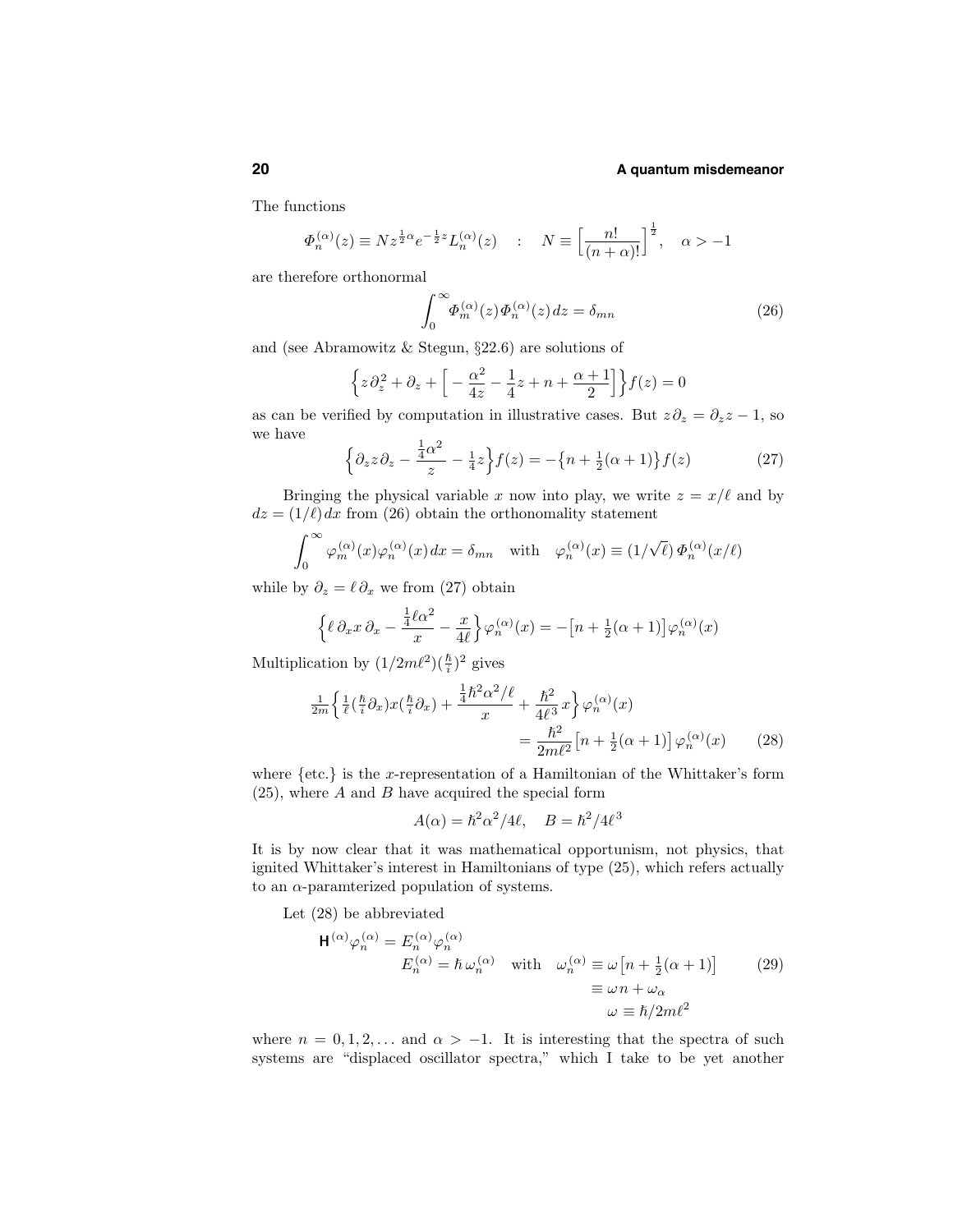symptom of the ever on-going conversation between Laguerre polynomials and Hermite polynomials.

The **Hardy-Hille formula** can be rendered<sup>25</sup>

$$
\sum_{n=0}^{\infty} \frac{n!}{(n+\alpha)!} L_n^{(\alpha)}(x) L_n^{(\alpha)}(y) \lambda^n = HH(x, y, \lambda; \alpha)
$$

with  $HH(x, y, \lambda; \alpha) = \frac{1}{(1 + \lambda) \alpha/2}$  $(xy\lambda)^{\alpha/2}(1-\lambda)$  $e^{-(x+y)\lambda/(1-\lambda)}I_{\alpha}\left(\frac{2\sqrt{xy\lambda}}{1-\lambda}\right)$  $1 - \lambda$ .

where  $I_{\alpha}(\bullet) =$  Bessel  $I[\alpha, \bullet]$  is a modified Bessel functsion of the first kind. BBP might be expected to have interest in a variant of the form

$$
\sum_{n=0}^{\infty} \lambda^n \varphi_n^{(\alpha)}(x) \varphi_n^{(\alpha)}(y) = B\!B\!P(x, y, \lambda; \alpha)
$$
\n(30)

and to consider  $\lambda$  to be an Euler parameter. The function  $BBP(x, y, \lambda; \alpha)$ is simply a generating function of the bivariate functions  $\varphi_n^{(\alpha)}(x)\varphi_n^{(\alpha)}(y)$ , but BBP's objective would be to establish completeness

$$
\sum_{n=0}^{\infty} \varphi_n^{(\alpha)}(x)\varphi_n^{(\alpha)}(y) = \delta(y-x) \quad : \quad \text{any given/fixed } \alpha
$$

in the limit  $\lambda \uparrow 1^{.26}$ 

Whittaker interprets his "quantum mechanical deduction of the Lebedeff formula" assignment to mean "construct a closed-form description of the propagator"

$$
K_{\alpha}(x, y; t) = (x|e^{-(i/\hbar)H_{\alpha}t}|y) : \mathbf{H}_{\alpha} = \frac{1}{2m} \left\{ \frac{1}{\ell} \mathbf{p} \mathbf{x} \mathbf{p} + A(\alpha) \mathbf{x}^{-1} + B(\alpha) \mathbf{x} \right\}
$$

$$
= \sum_{n=0}^{\infty} \varphi_n^{(\alpha)}(x) e^{-(i/\hbar)E_n^{(\alpha)}t} \varphi_n^{(\alpha)}(x)
$$

which by  $E_n^{(\alpha)} = (\hbar^2/2m\ell^2) [n + \frac{1}{2}(\alpha + 1)] \equiv \hbar(\omega n + \omega_\alpha)$  reads

$$
= e^{-i\omega_{\alpha}t} \sum_{n=0}^{\infty} \left( e^{-i\omega t} \right)^n \varphi_n^{(\alpha)}(x) \varphi_n^{(\alpha)}(y) \tag{31}
$$

$$
\int_a^b \sum_{n=0}^N \varphi_n^{(\alpha)}(x) \varphi_n^{(\alpha)}(y) \, dy
$$

for ascending values of N and three relative positionings of  $\{a, x, b\}$ .

<sup>25</sup> See the Wikipedia article "Laguerre polynomials."

<sup>26</sup> Convincing numerical evidence of completeness can be based upon (12). Use numerical integration to examine